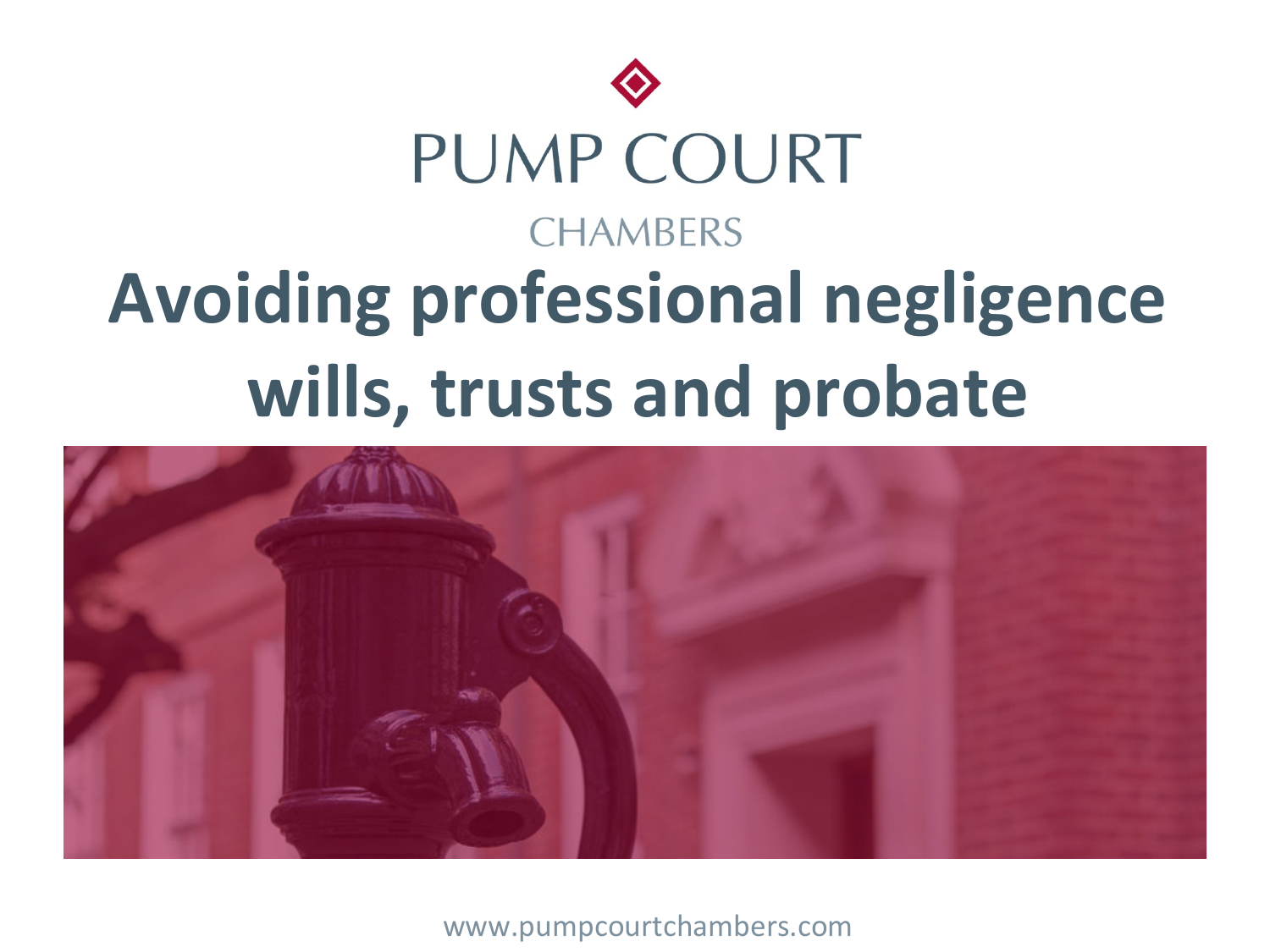



www.pumpcourtchambers.com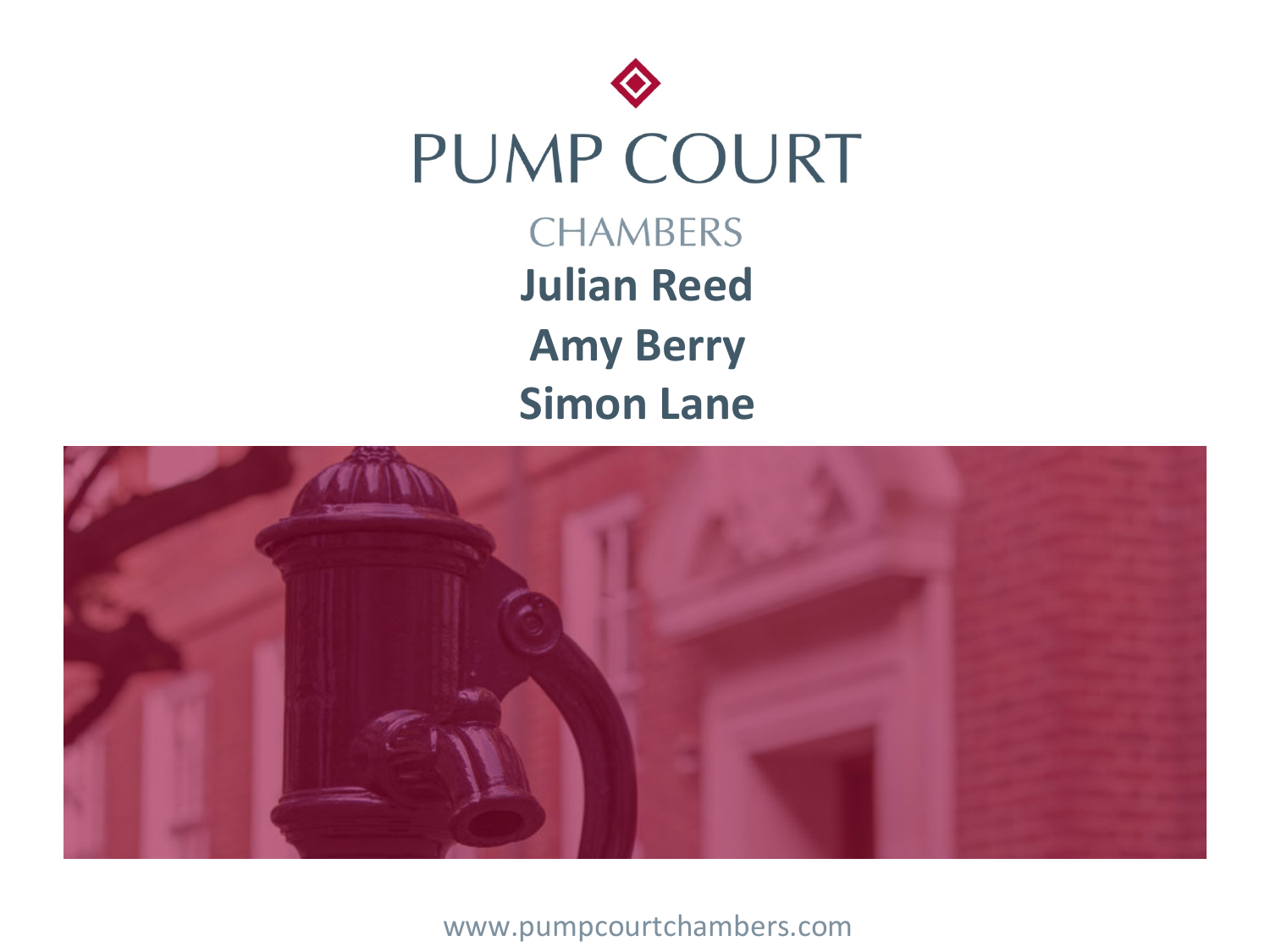

Julian Reed



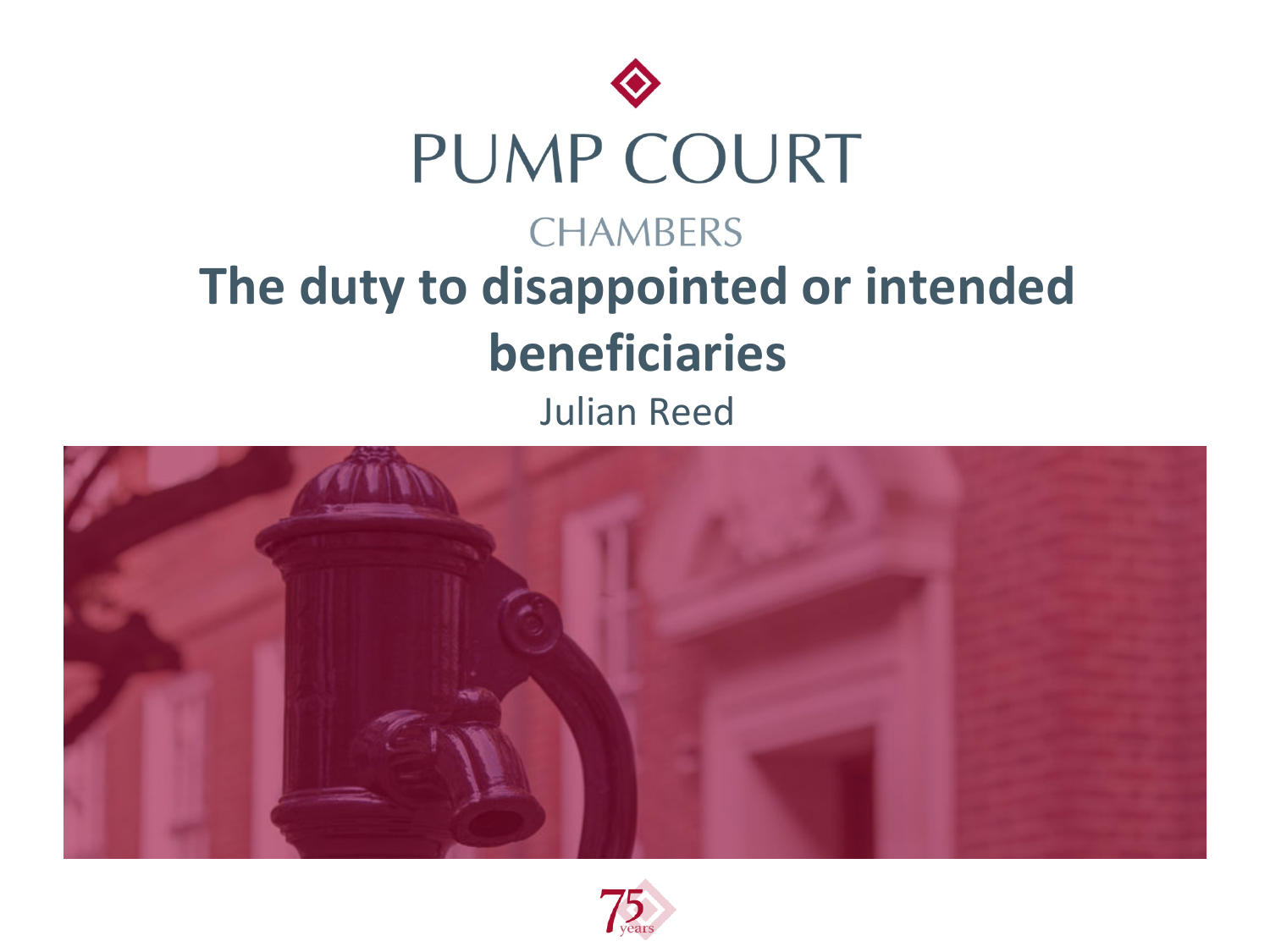

### **Negligent preparation of a will**

- In the majority of instances of negligence, the loss to the estate will be minimal. That is because the breach of duty will have frustrated the testator's testamentary intentions rather than caused him or his estate, pecuniary loss.
- The law recognises the right of a beneficiary (or an intended beneficiary) under a will to bring a claim against a firm of solicitors which had acted for the testator. *Ross v Caunters [1980] Ch 297* first recognised such claims.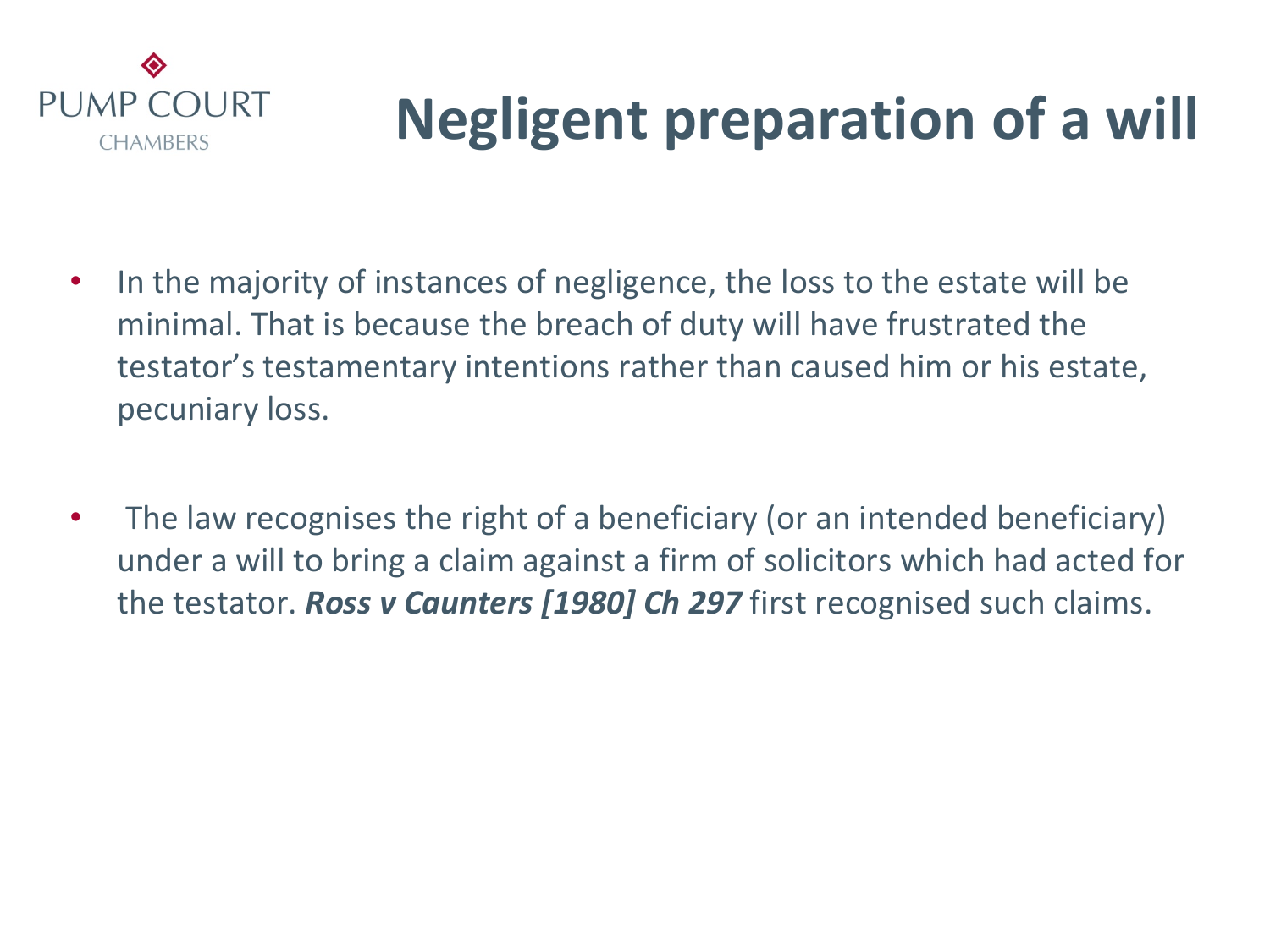

- Established that the assumption of responsibility by a solicitor towards his client should be held in law to extend to the intended beneficiary, who the solicitor can foresee may, as a result of the solicitors negligence, be deprived of his intended legacy.
- Lord Goff at 260D:

*"(3) There is a sense in which the solicitors' profession cannot complain if such a liability may be imposed upon their members. If one of them has been negligent in such a way as to defeat his client's testamentary intentions, he must regard himself as very lucky indeed if the effect of the law is that he is not liable to pay damages in the ordinary way. It can involve no injustice to render him subject to such a liability, even if the damages are payable not to his client's estate for distribution to the disappointed beneficiary (which might have been the preferred solution) but direct to the disappointed beneficiary.*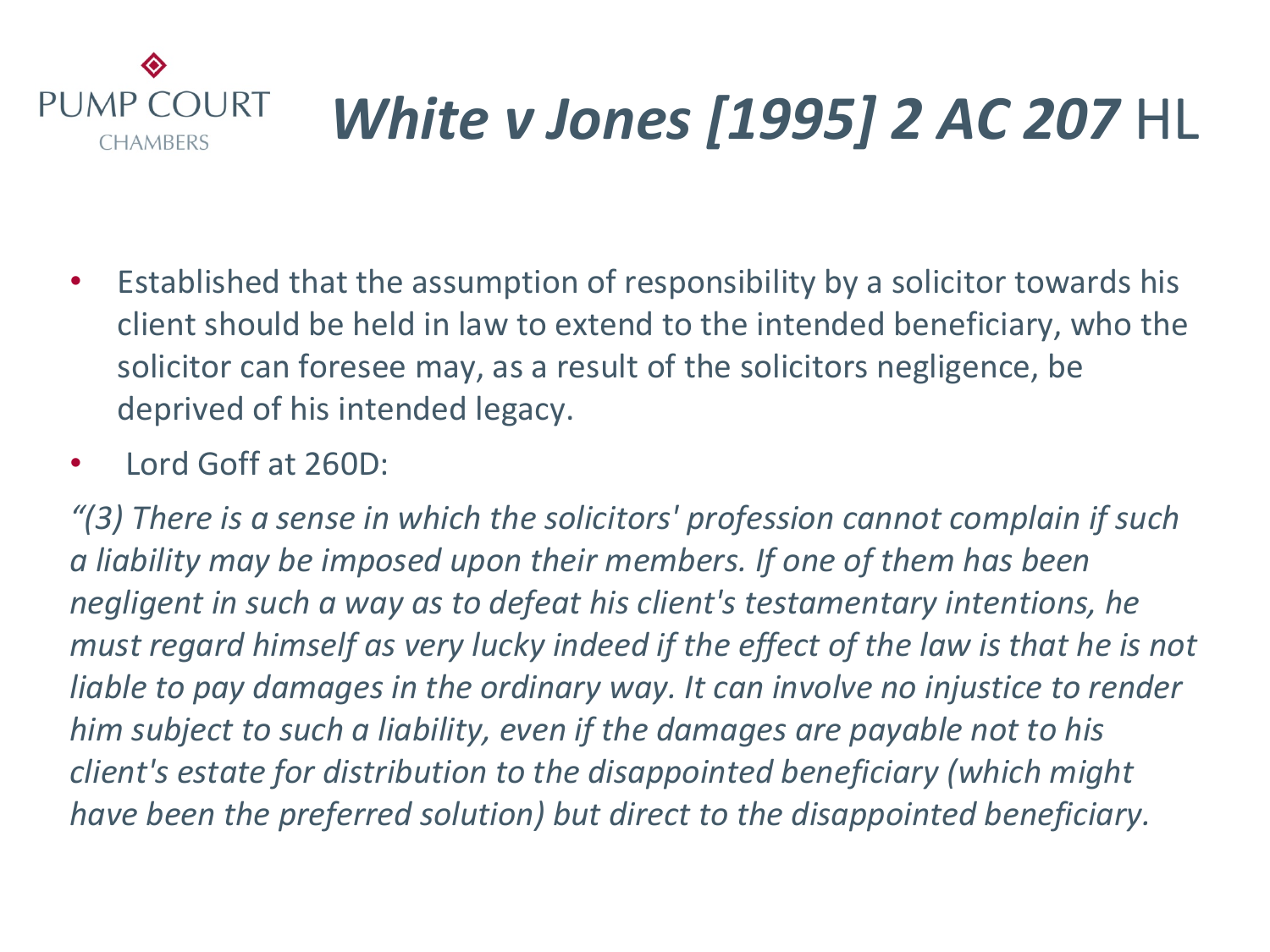

### **Developments in the author**

- The courts have emphasised solicitors should not run the risk of incurrie "double [liability" in respect](https://www.lexisnexis.com/uk/legal/search/enhRunRemoteLink.do?linkInfo=F%23GB%23ALLER%23sel1%251999%25vol%251%25year%251999%25page%25685%25sel2%251%25&A=0.7152583097881418&backKey=20_T29313398945&service=citation&ersKey=23_T29313398189&langcountry=GB) of the same loss - *Carr-Glynn v Frearsol firm) [1998] 4 All ER 225*, CA Chadwick LJ at 234.
- Where the solicitor is instructed to prepare a will and is aware of the urgency of the situation he is liable in negligence to the intended beneficiaries if he fails to ensure that the will is duly executed befo death of the testator - *Smith v Claremont Haynes & Co* (1991) Time **September.**
- Where solicitors have failed to include a specific devise in a will, the disappointed beneficiary must bring rectification proceedings and  $\epsilon$ that remedy before suing for negligence - Walker v Geo H Medlicot *(a firm) [1999] 1 All ER 685.*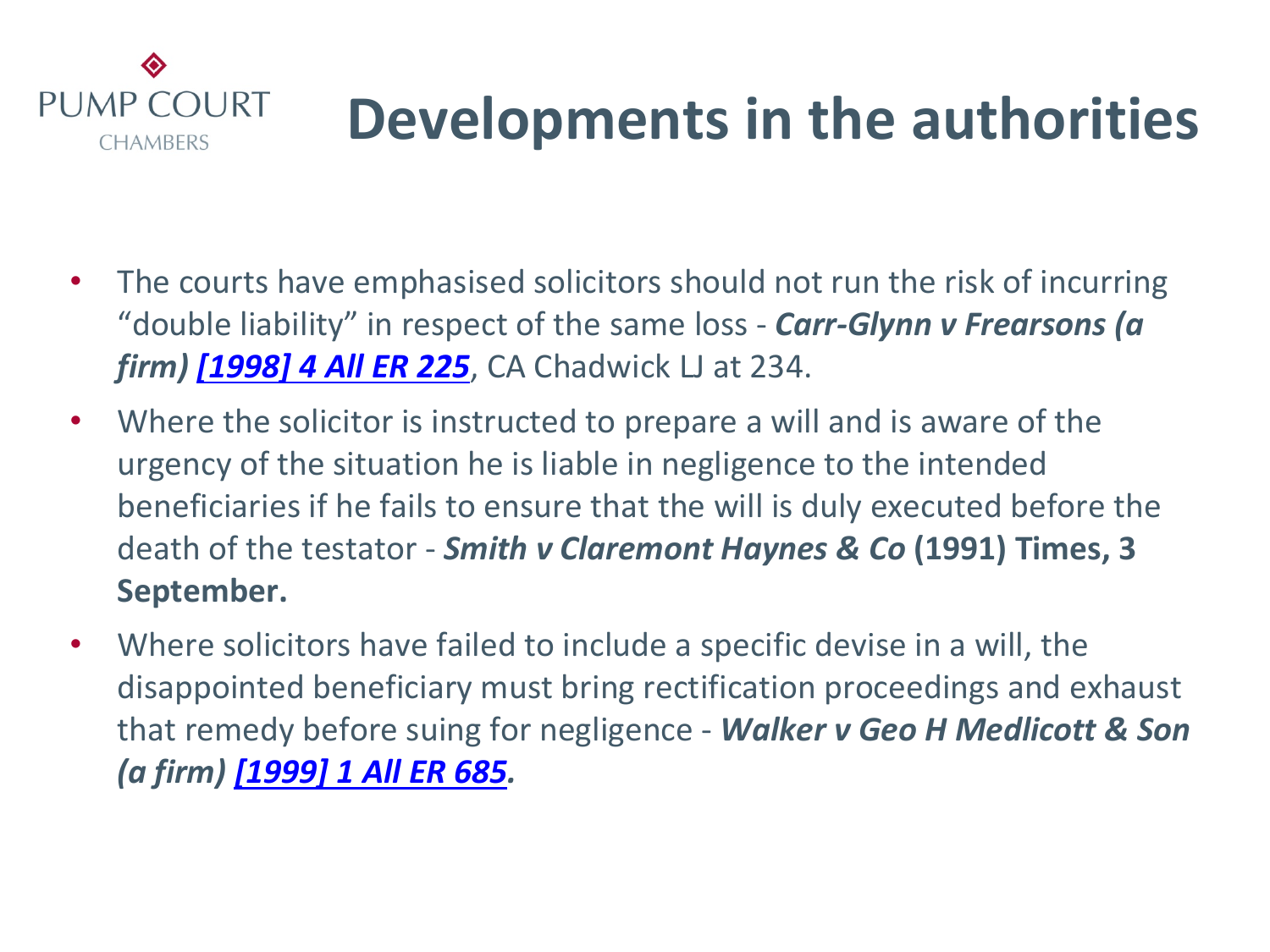

### *The Scope of the duty*

- The beneficiary under the *White v Jones* principles must establish i) that the testator intended to confer on him a particular testamentary benefit of which he has been deprived, and ii) that his failure to receive that benefit was the foreseeable result of the solicitor's negligence.
- The extent of the duty of a solicitor to a beneficiary or intended beneficiary is subject to four limitations - *Clark v Bruce Lance & Co (a firm) and others [1988] 1 WLR 881*, CA Balcombe LJ at 888–889.
- *i) Proximity*
- *ii) Object of the transaction*
- *iii) Class of potential beneficiaries*
- *iv) No other remedy*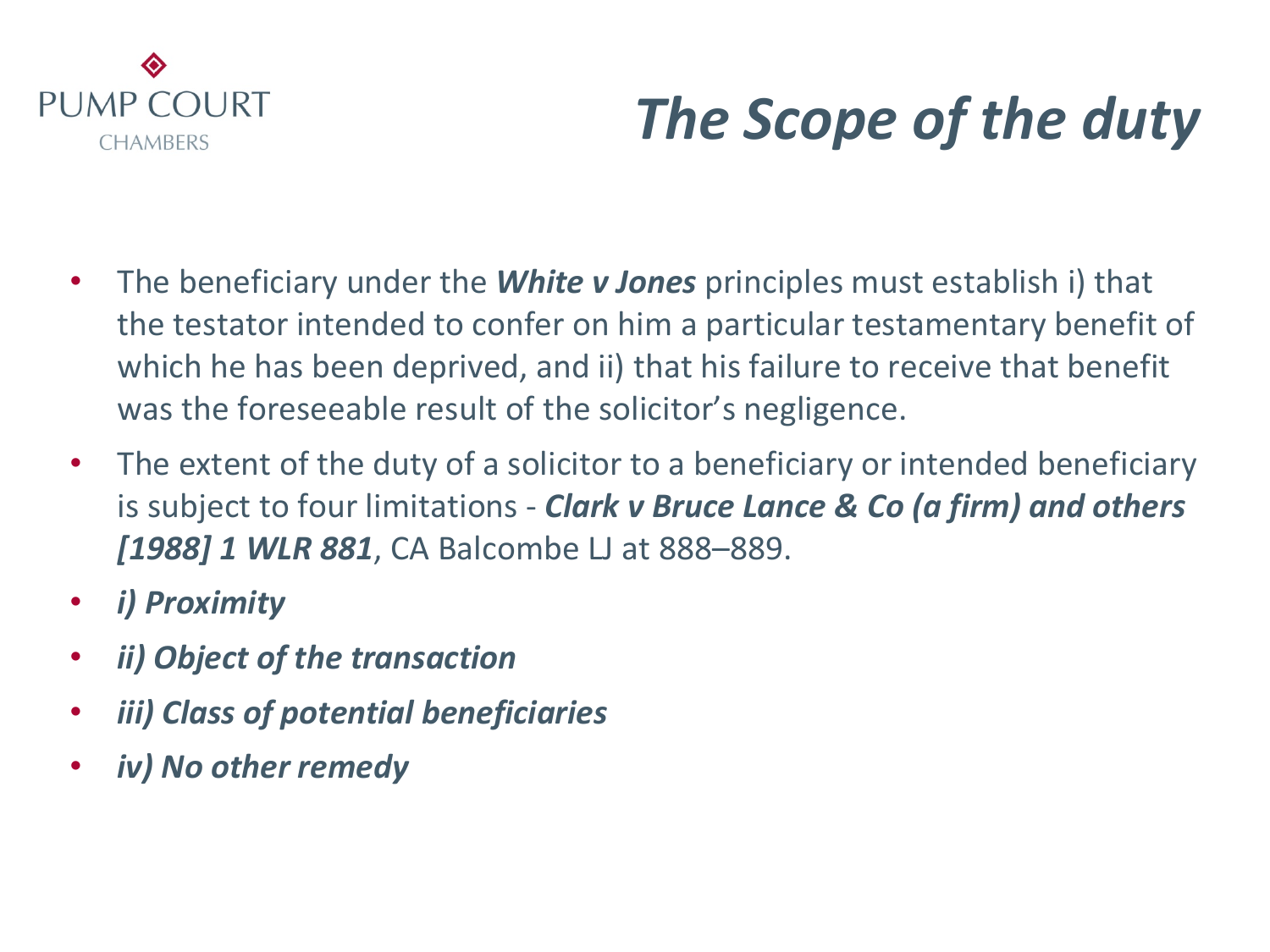

### **Damages – general principles**

• A disappointed beneficiary deprived of his inheritance due to a defect in the will, may claim for the benefit under the will to which he would have been entitled if the testator's instructions had been carried out correctly.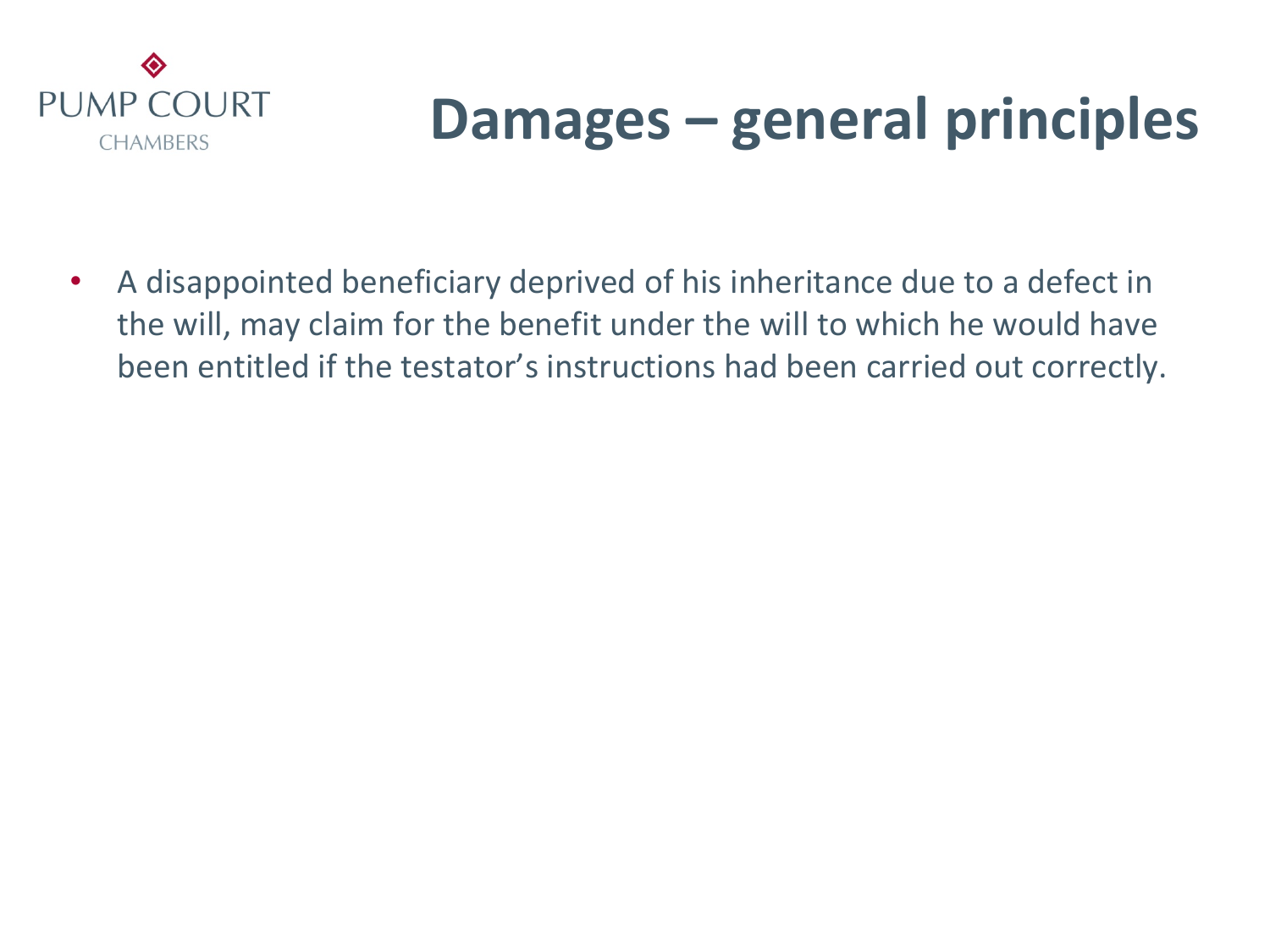

### **Thank you for listening and watching**

Julian Reed PUMP COURT CHAMBERS j.reed@pumpcourtchambers.com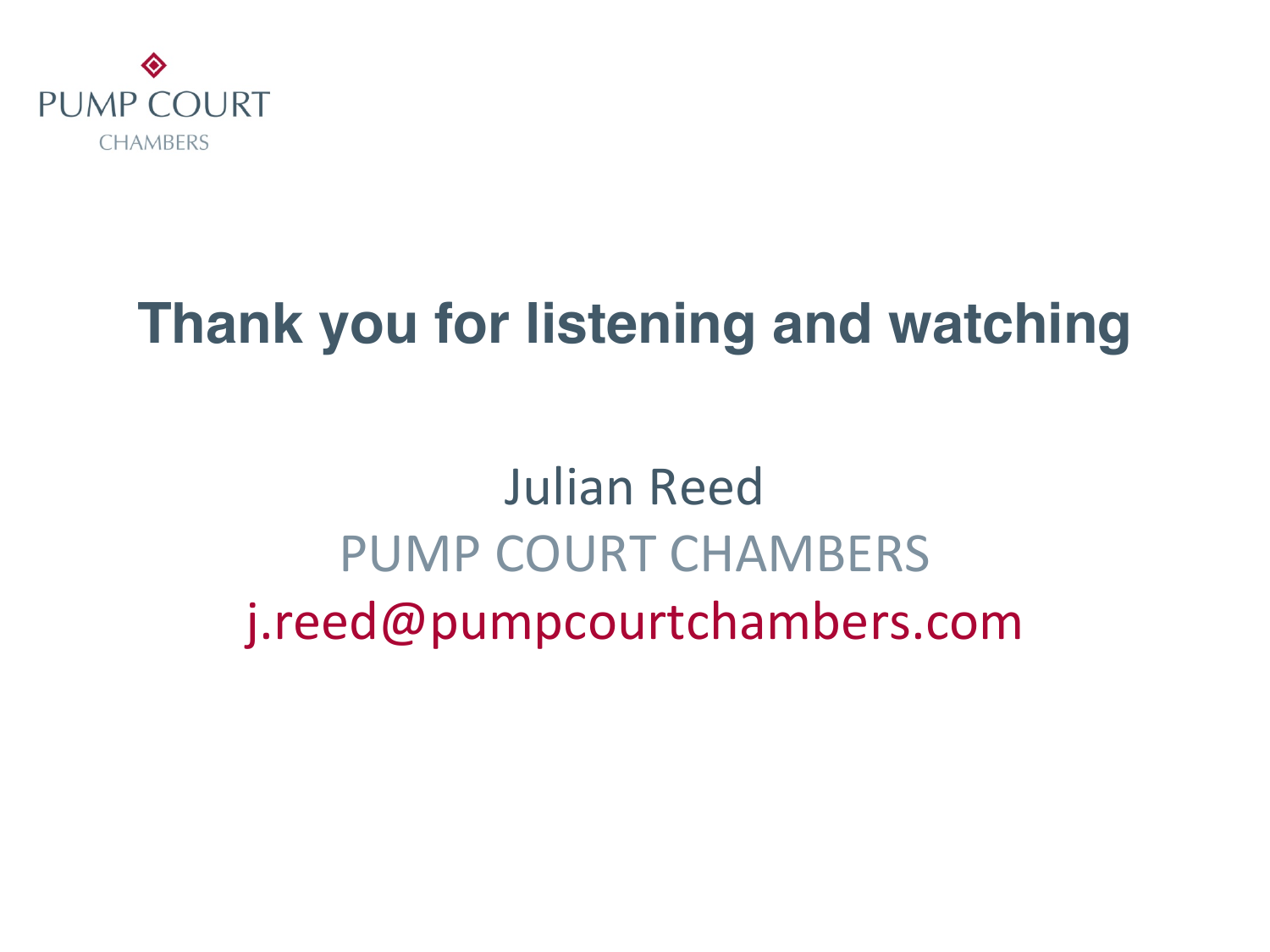



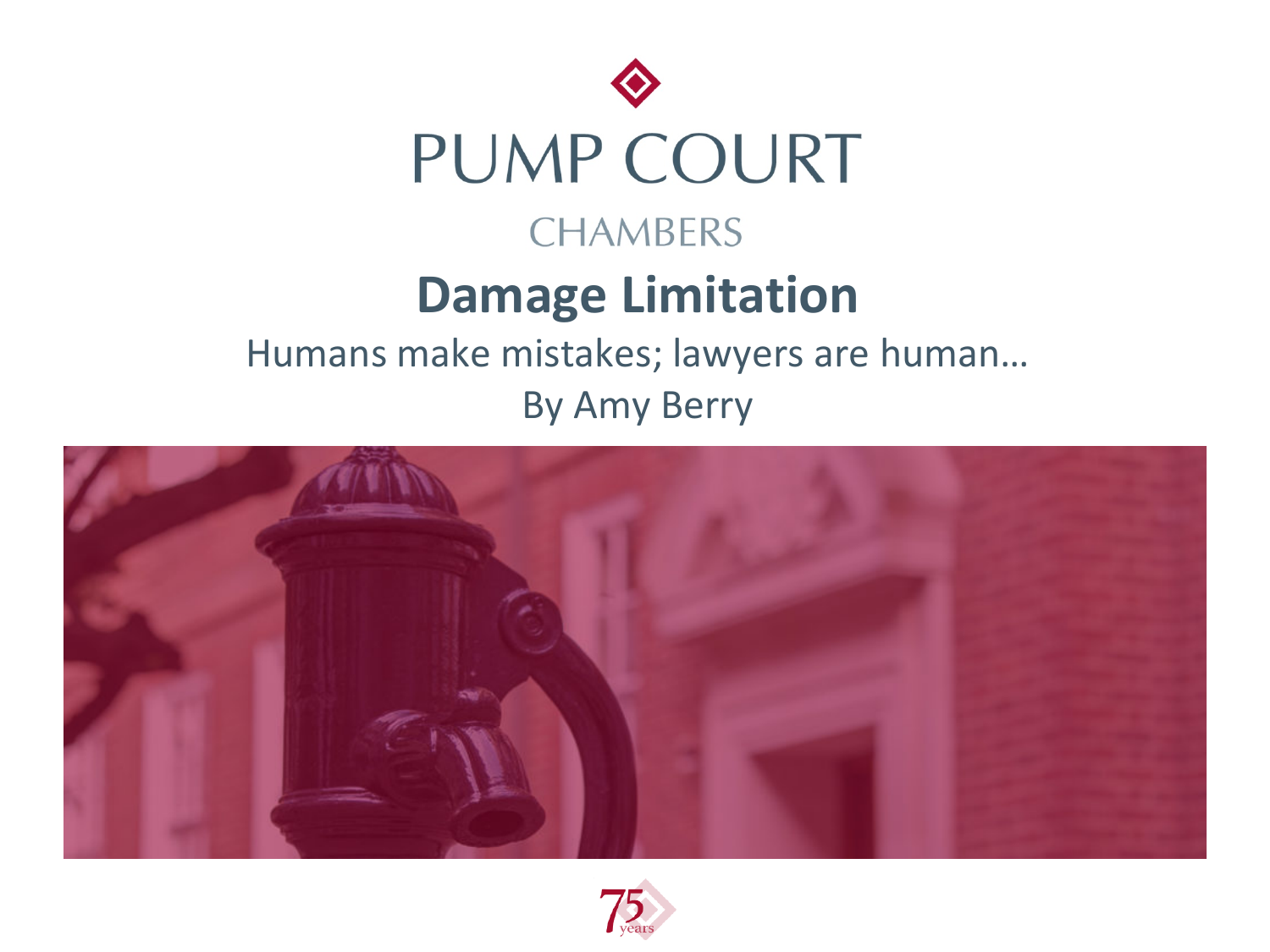

# 10 ways to avoid professional negligence claims

- 1. Write down the facts:
	- i. Are they disputed?
	- ii. What is common ground?

Factual matrix Background Contextualisation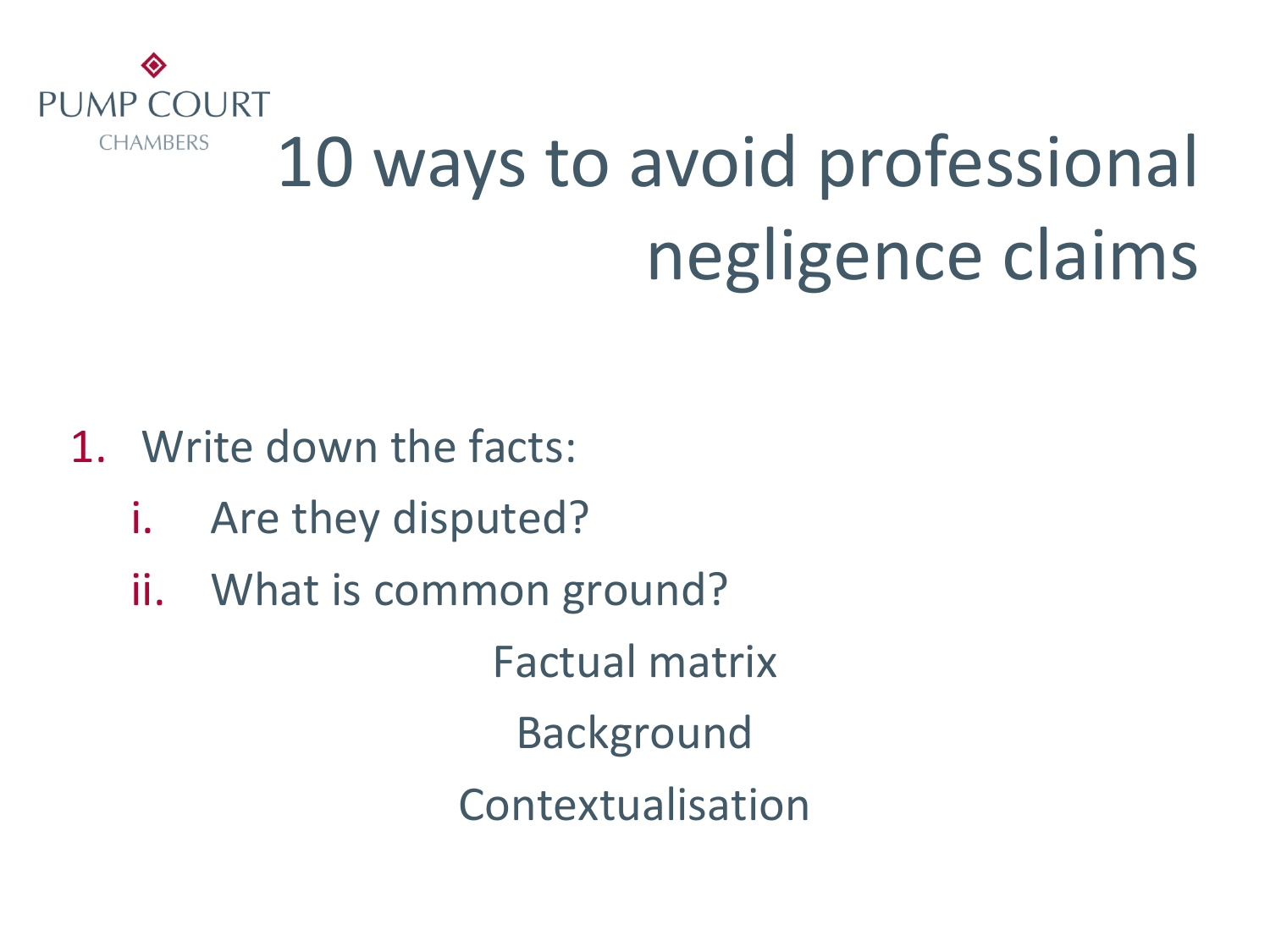

#### 2. Highlight assumptions made in writing

- i. Evidence
- ii. Corroboration

#### Don't make an "ass" out of "u" or me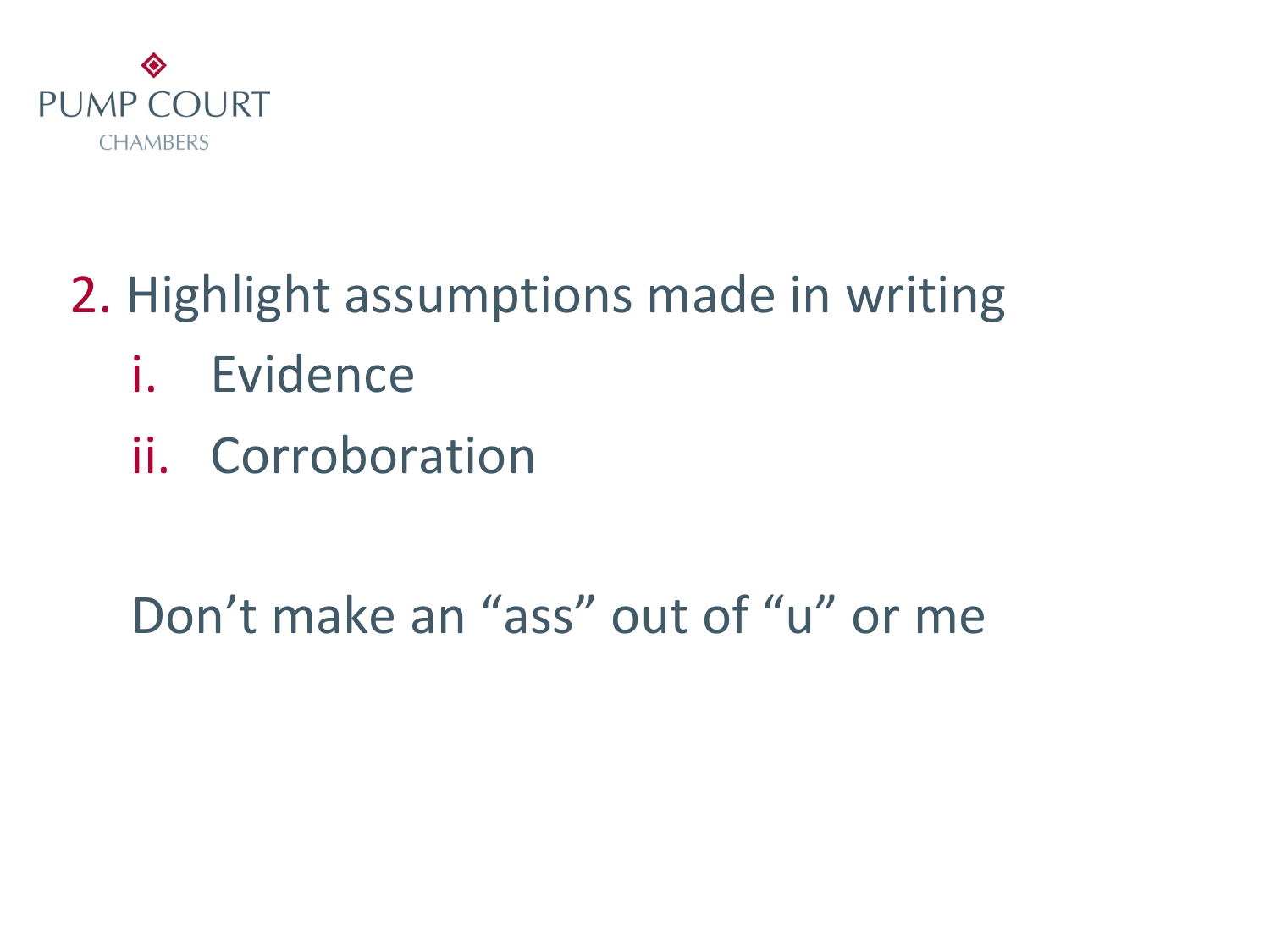

3. Make sure clients know what you need and when:

- i. Timeframes (7)
- ii. Expectation management (8)
- iii. Correspondence
- iv. Cost implications
- v. Third party involvement
- vi. Applications for disclosure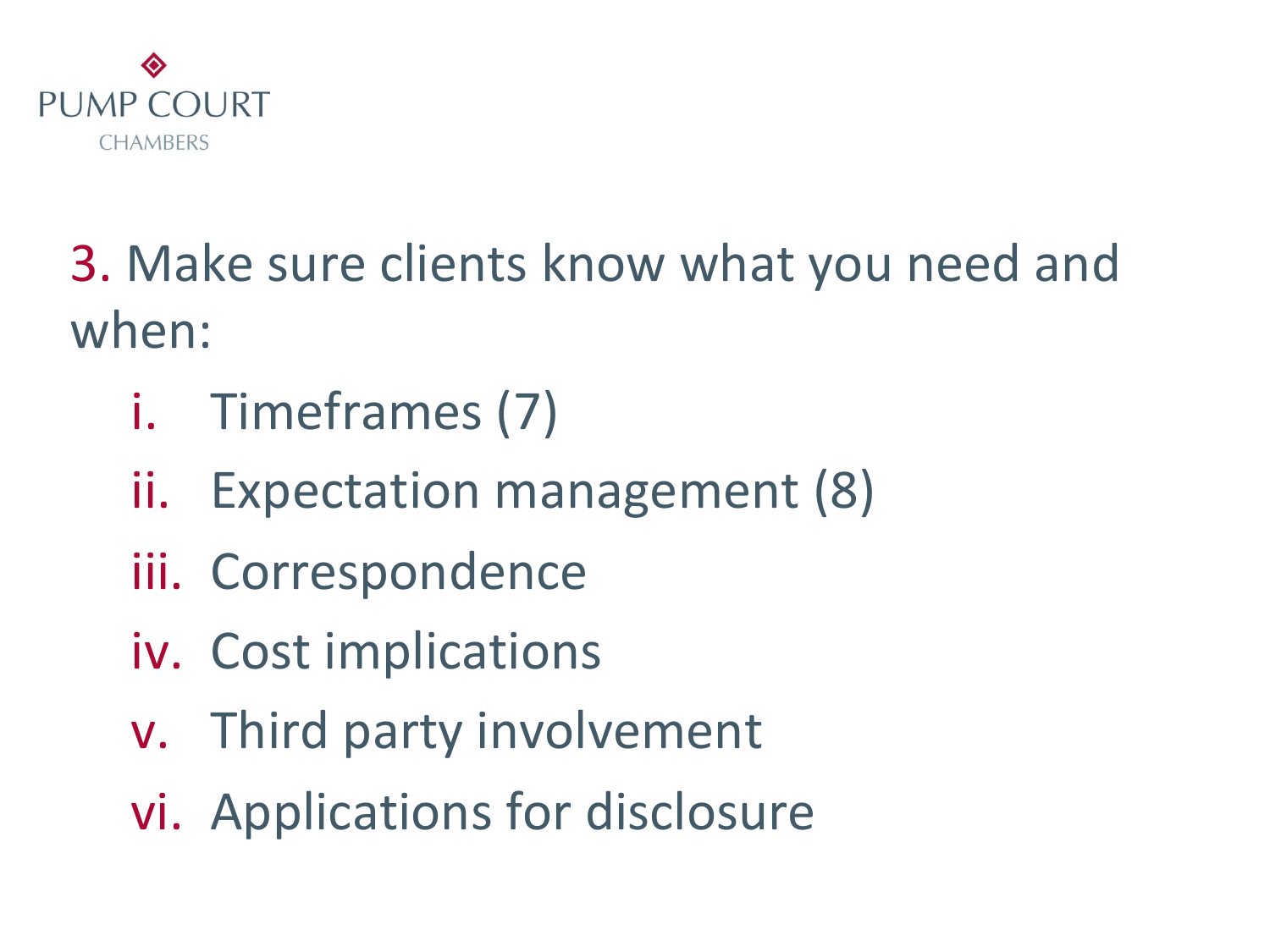

#### 4. Paper trail and chronology:

- i. Chronologies facts, key dates, litigation conduct, costs arguments
- ii. Dramatis personae
- iii. Contemporaneous evidence
- iv. Show your decision and thought processes
- v. Detailed attendance notes; as contemporaneous as is possible.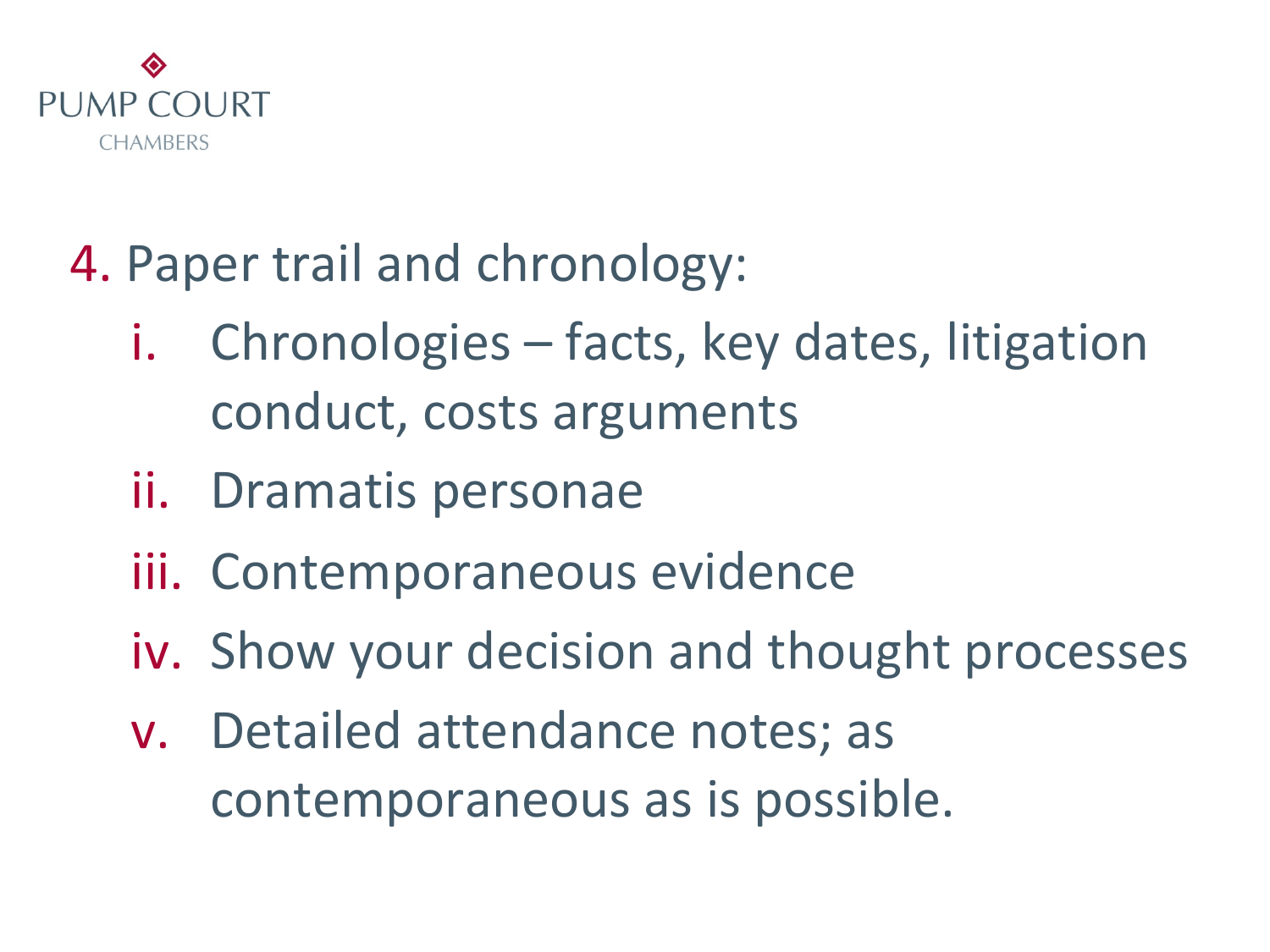

#### 5. File management, risk assessment:

- If you've done  $1 4$  much easier
- ii. Find a method that works for you; if your firm/department doesn't have a proforma create one
- iii. Spend time on risk assessment improved; honed?
- iv. SRA & Law Society guidance and requirements – e.g. conflict of interests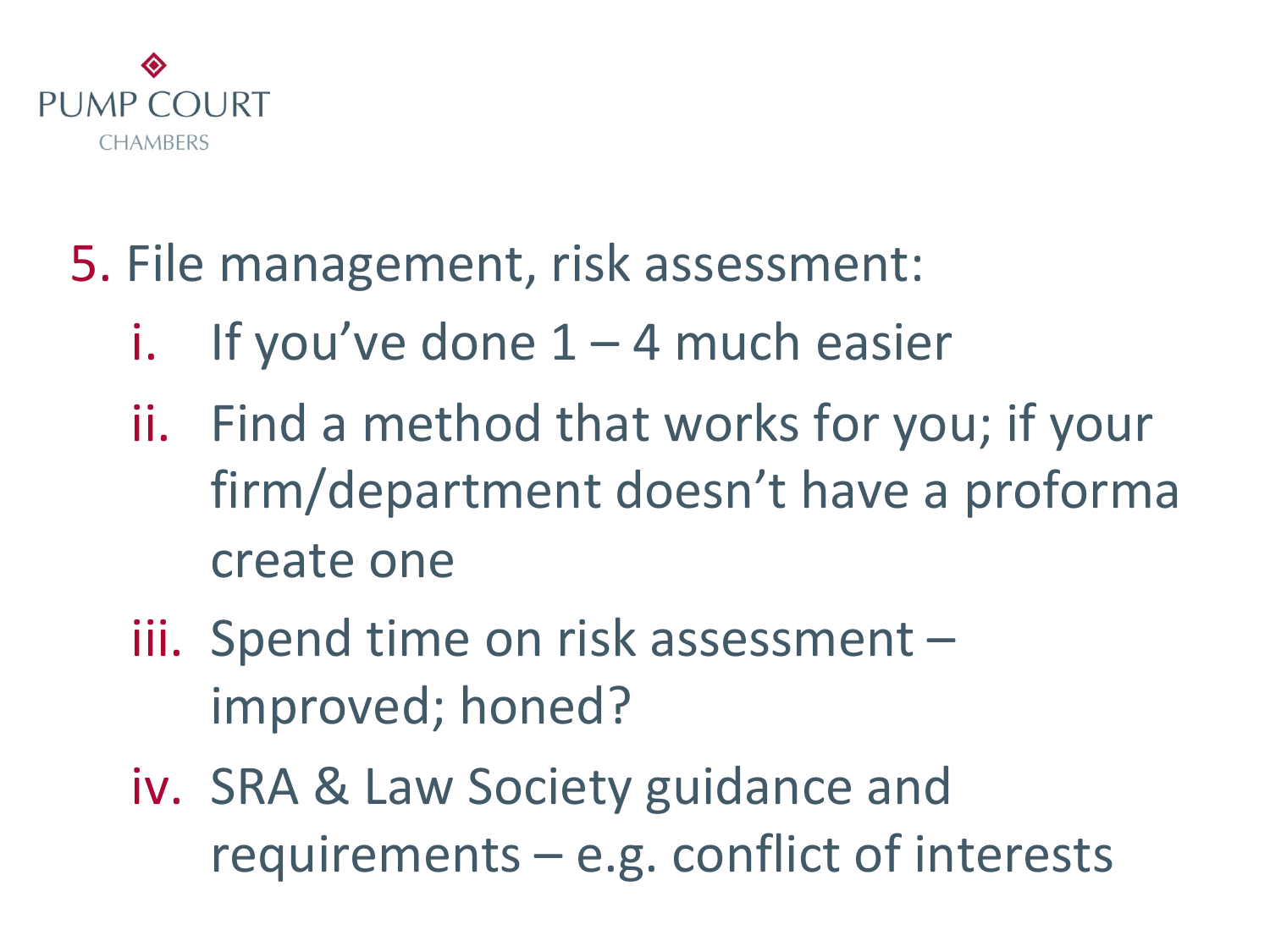

#### 6. Skill set; don't step out of your comfort zone

- i. Professional negligence is based on work outside of the range of normal.
- ii. Easier to stay in range of normal if this is what you do everyday
- iii. Mitigation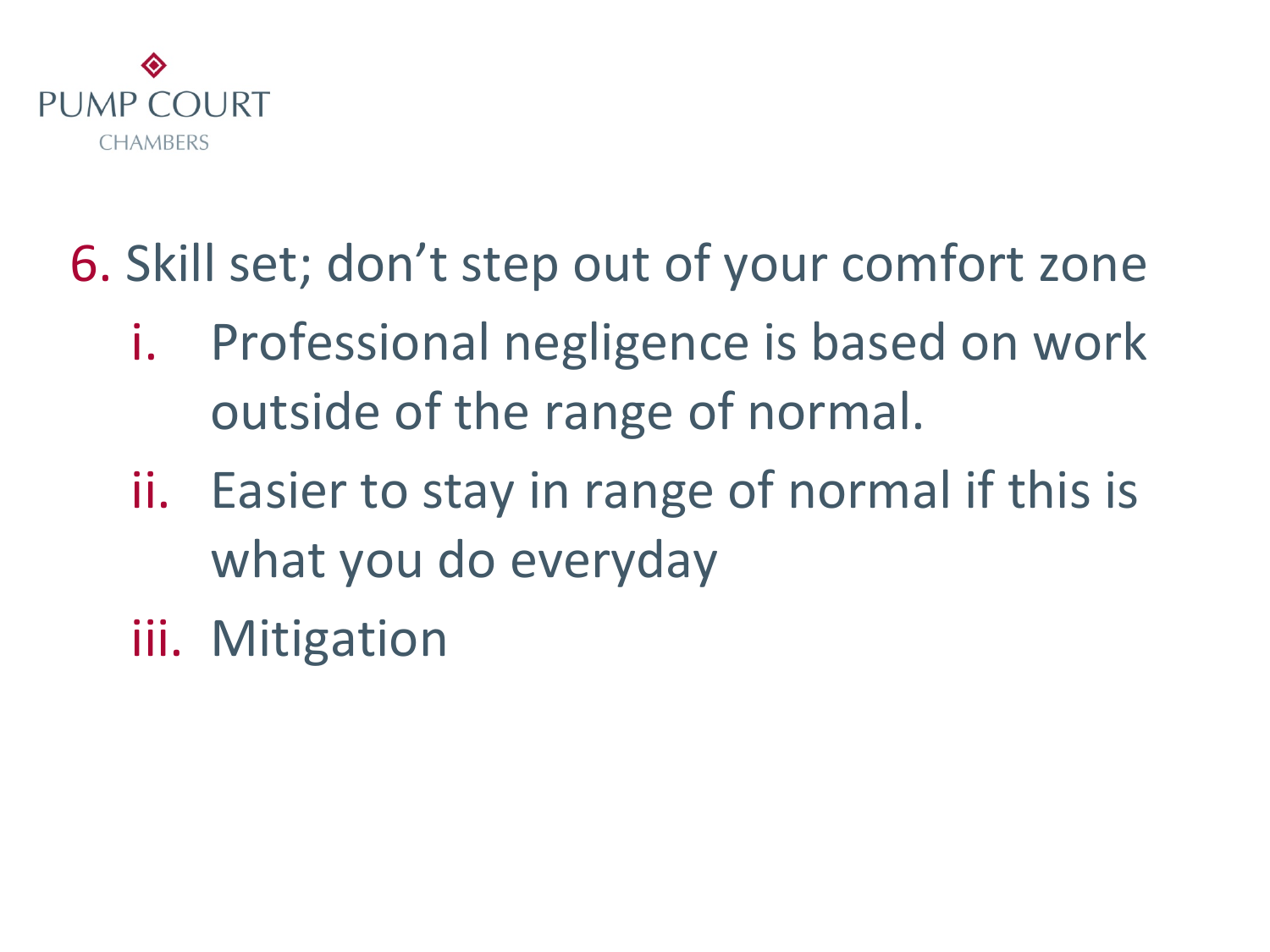

7. Know and diarise the time limits, jurisdiction limits, deadlines

- i. 2 years date of death
- ii. 6 months grant of probate
- iii. Executors year
- iv. Civil Procedure Rules
- v. Non-Contentious Probate Rules (amended)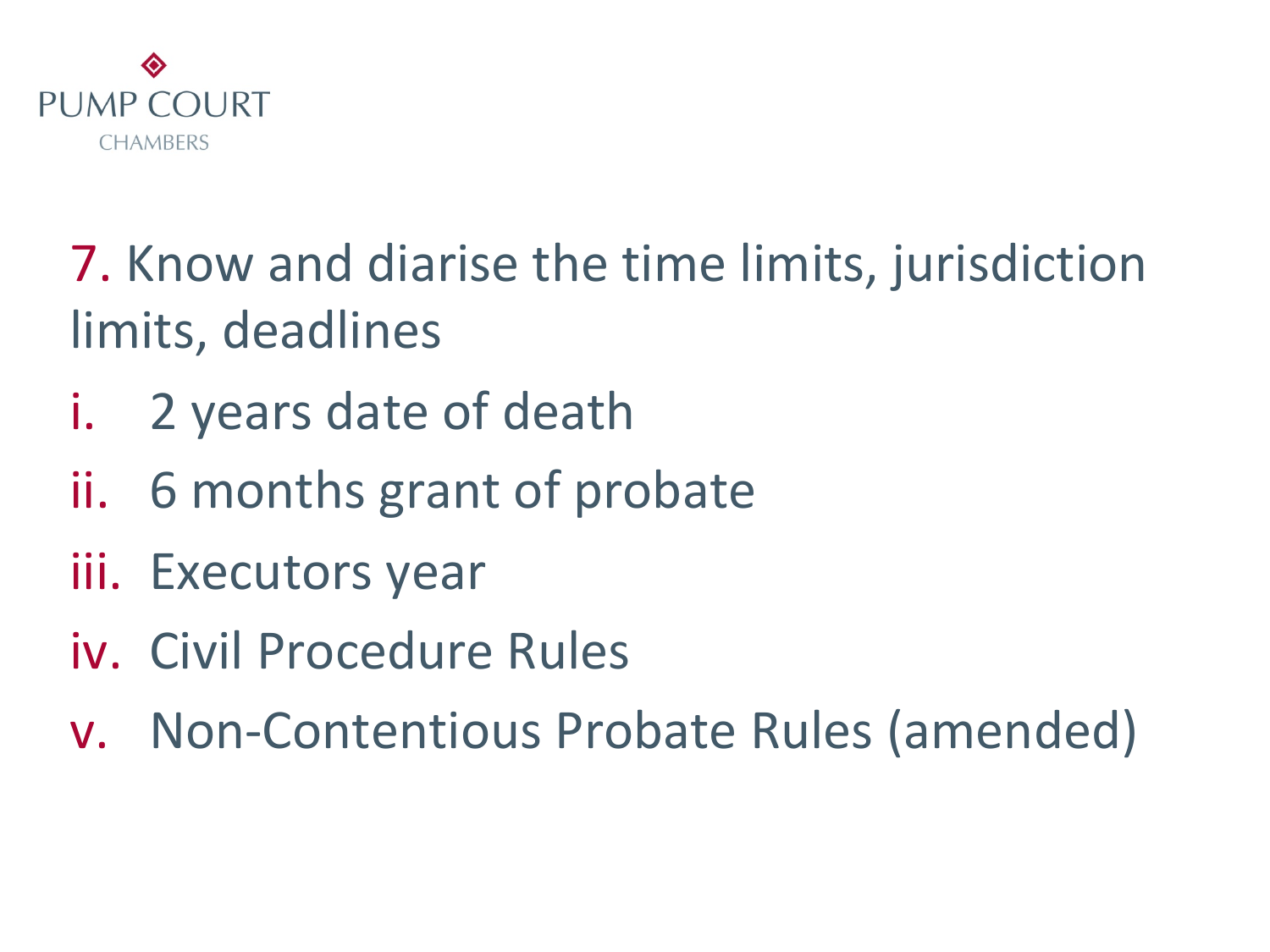

- 8. Expectation management
- i. Applies to clients and staffs (junior and senior)
- ii. Don't underestimate price or possible delays
- iii. Avoid overpromising and under delivering
- iv. Trust and confidence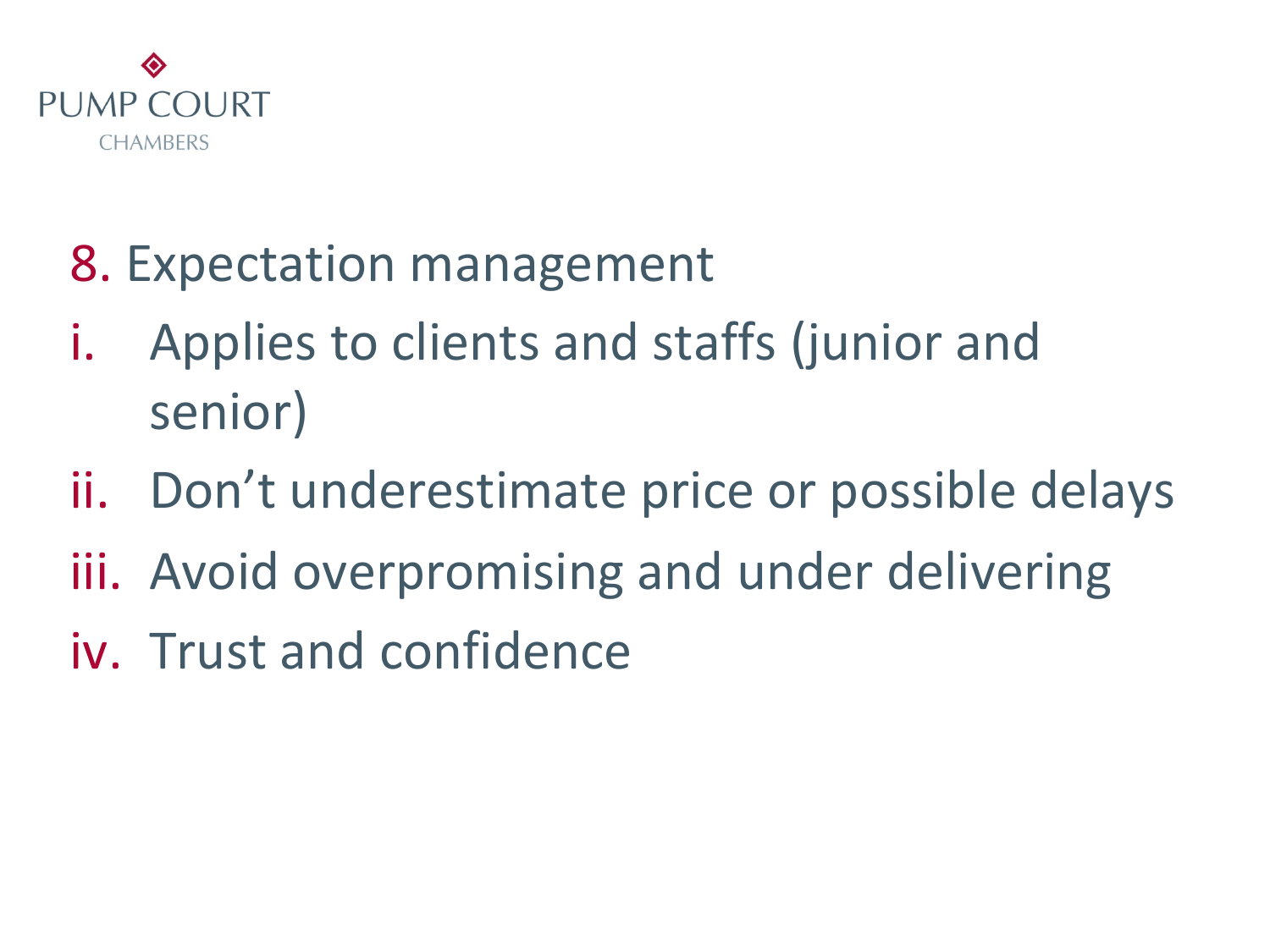

#### 9. Keep your knowledge up to date

- i. Have a good library electronic and hard copy subscriptions; reference/university libraries
- ii. Attend webinars
- iii. Join practice groups and societies
- iv. Carry out research
- v. Use third parties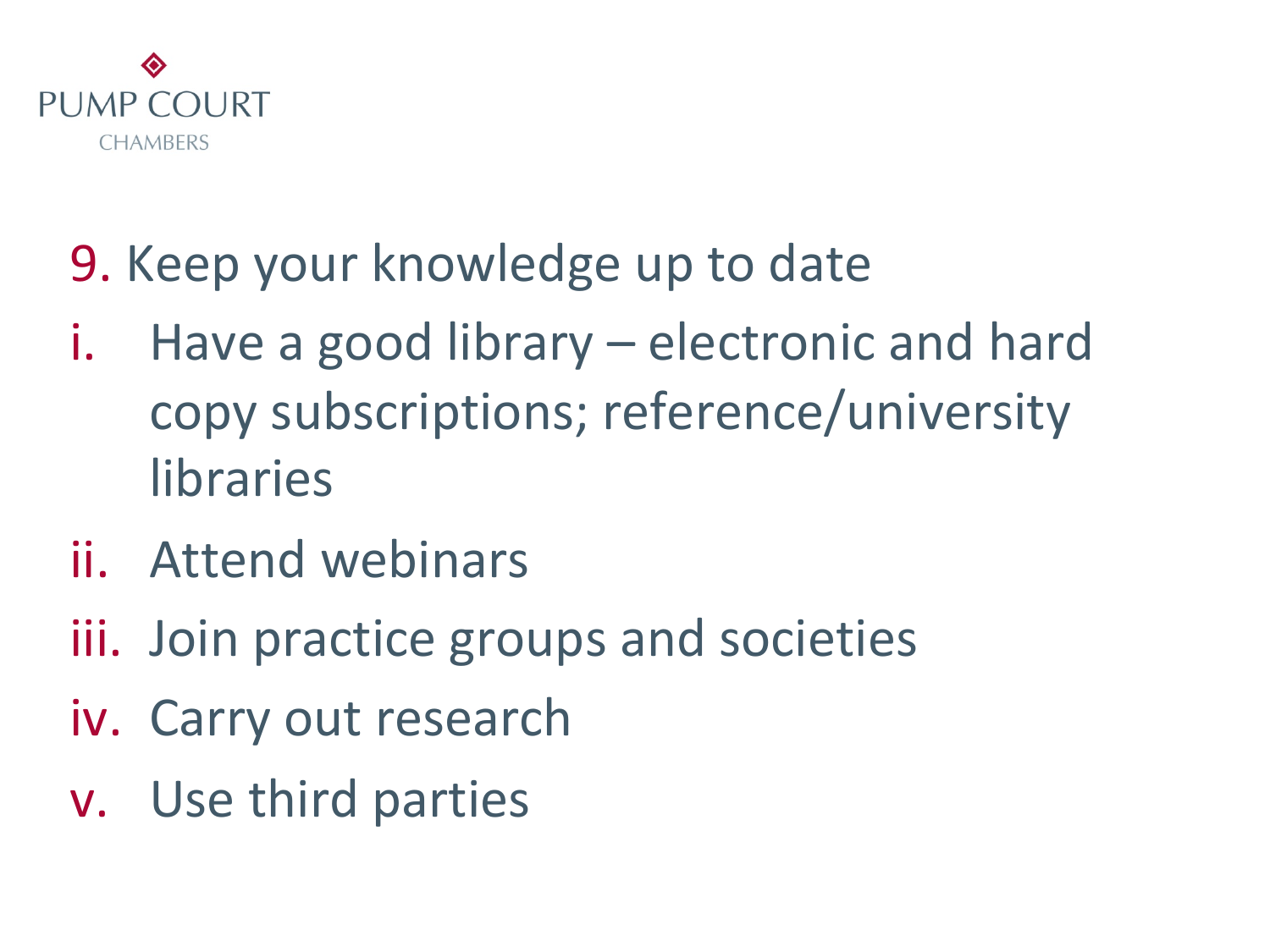

#### 10. Professional indemnity insurance

- i. Get a copy; read it
- ii. Know when you are required to report something
- iii. Know when it is advisable to report something
- iv. Know where the boundaries are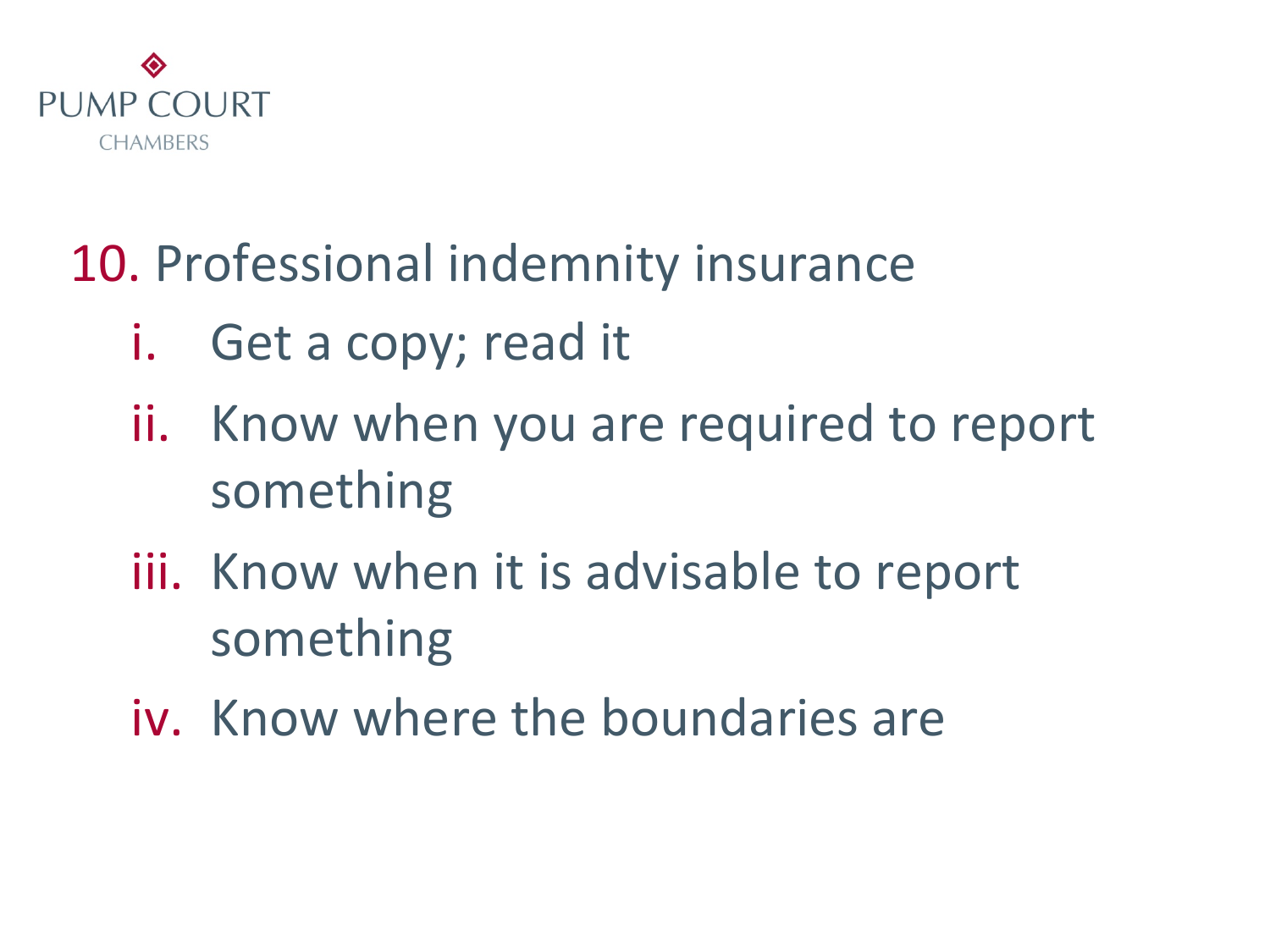

### Its gone wrong… 10 ways of remedying wills, trusts and deeds

#### 1. Mitigation:

- i. If the disgruntled client ought reasonably to have avoided a loss (caused by professional negligence) by accepting a remedy offered, then an award of damages can be mitigated.
- ii. Proving that it was unreasonable to refuse a remedy offered is not straightforward as lawyers suffer from the disadvantage that it is being advanced by the guilty lawyer.
- iii. Fresh litigation the duty to mitigate "does not go so far as to oblige the injured party, even under an indemnity, to embark on a complicated and difficult piece of litigation against a third party" [Pilkington v Wood [1953] Ch 770]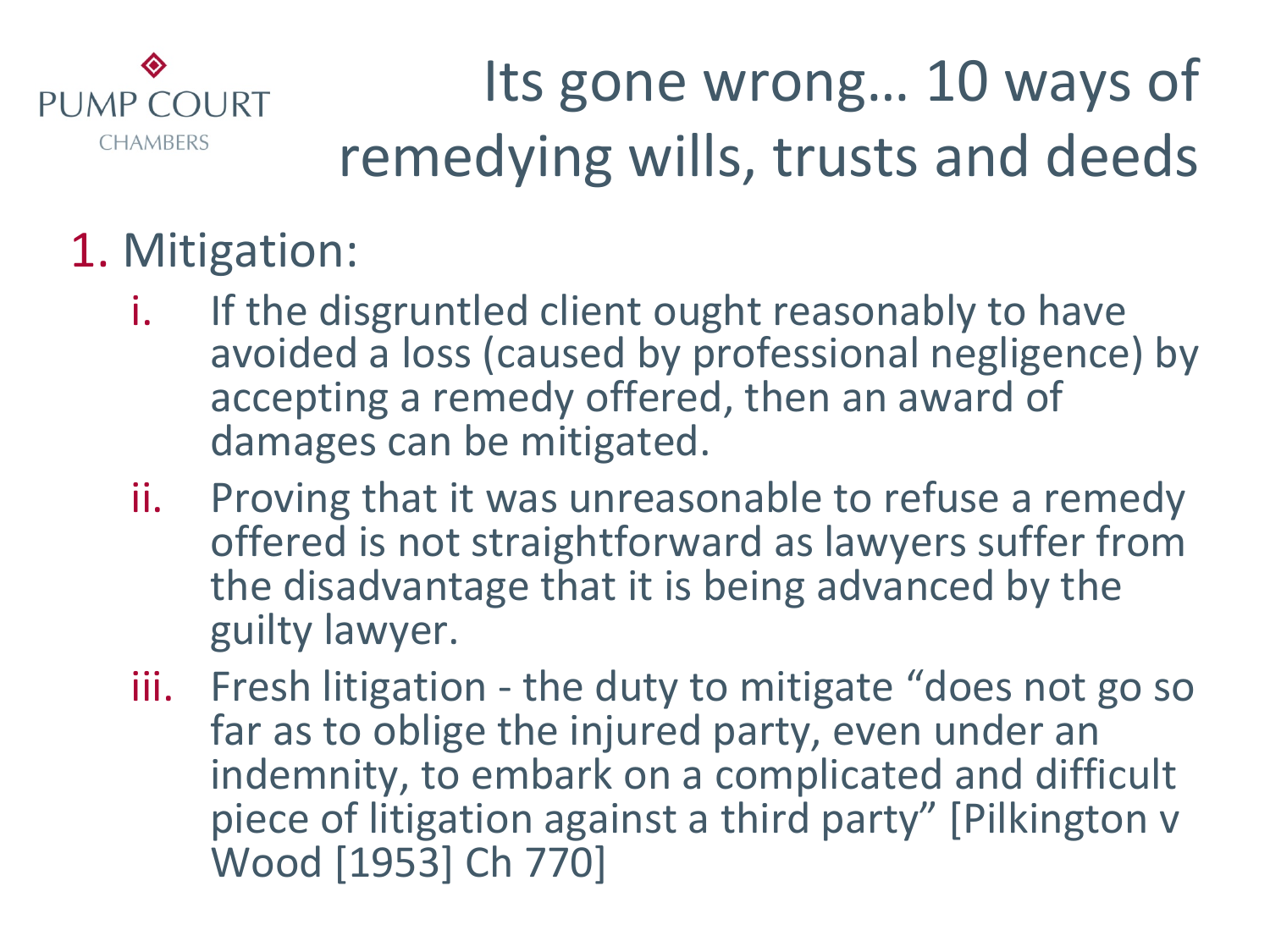

### Intentions…

2. Alteration, erasure, correction, construction and rectification

- i. Subject to tax advice, these are the methods of trying to make a will, trust or deed say what the testator, settlor or donor intended.
- ii. Graham v Lynch [2020] EWHC 986 (Ch)
- iii. Be inventive and creative; avoid litigation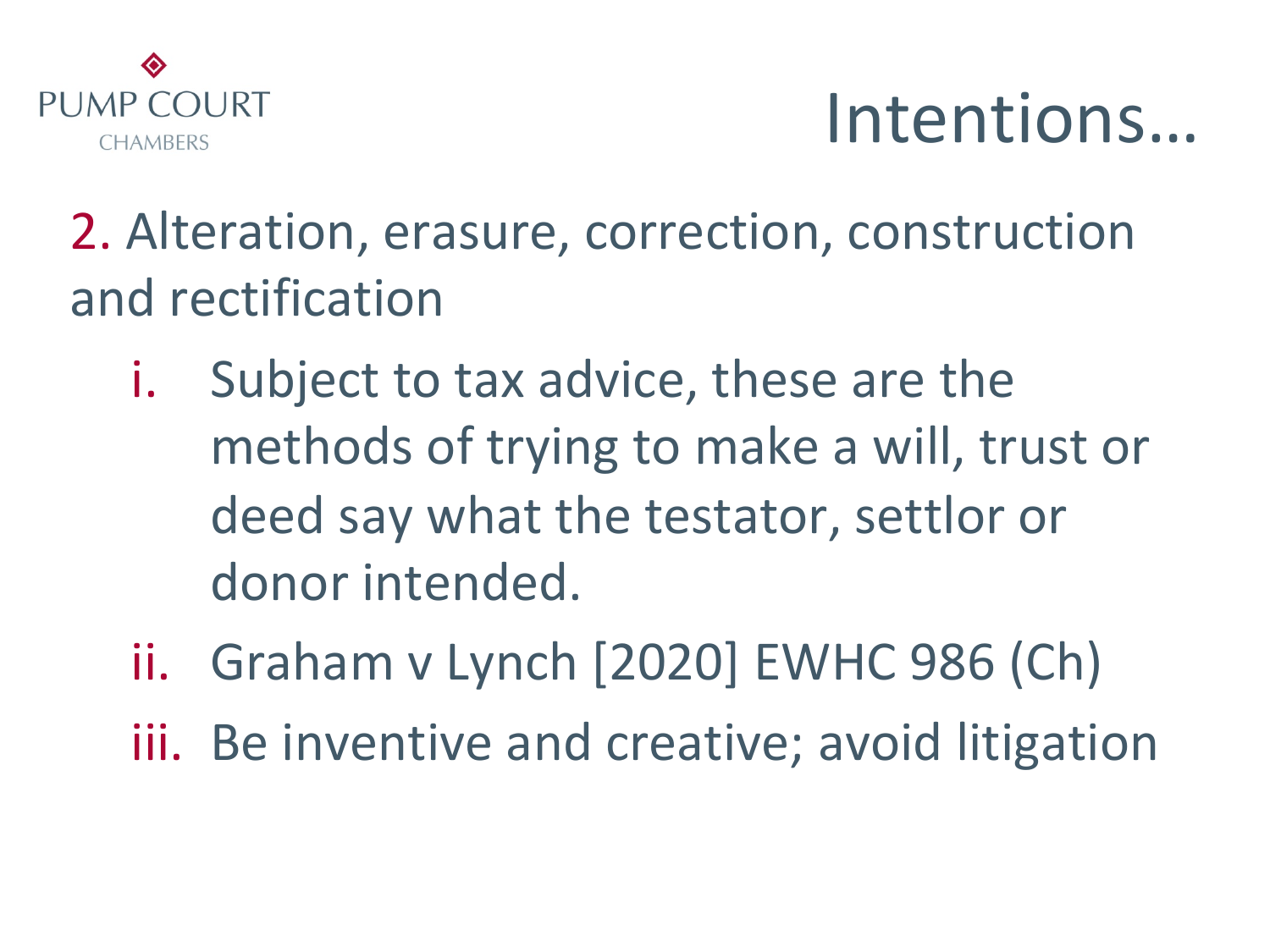

- 3. Statutory wills and codicils
	- i. Loss of capacity = application to court of protection
	- ii. Tax planning in court of protection happens
	- iii. Has capacity = codicil or new will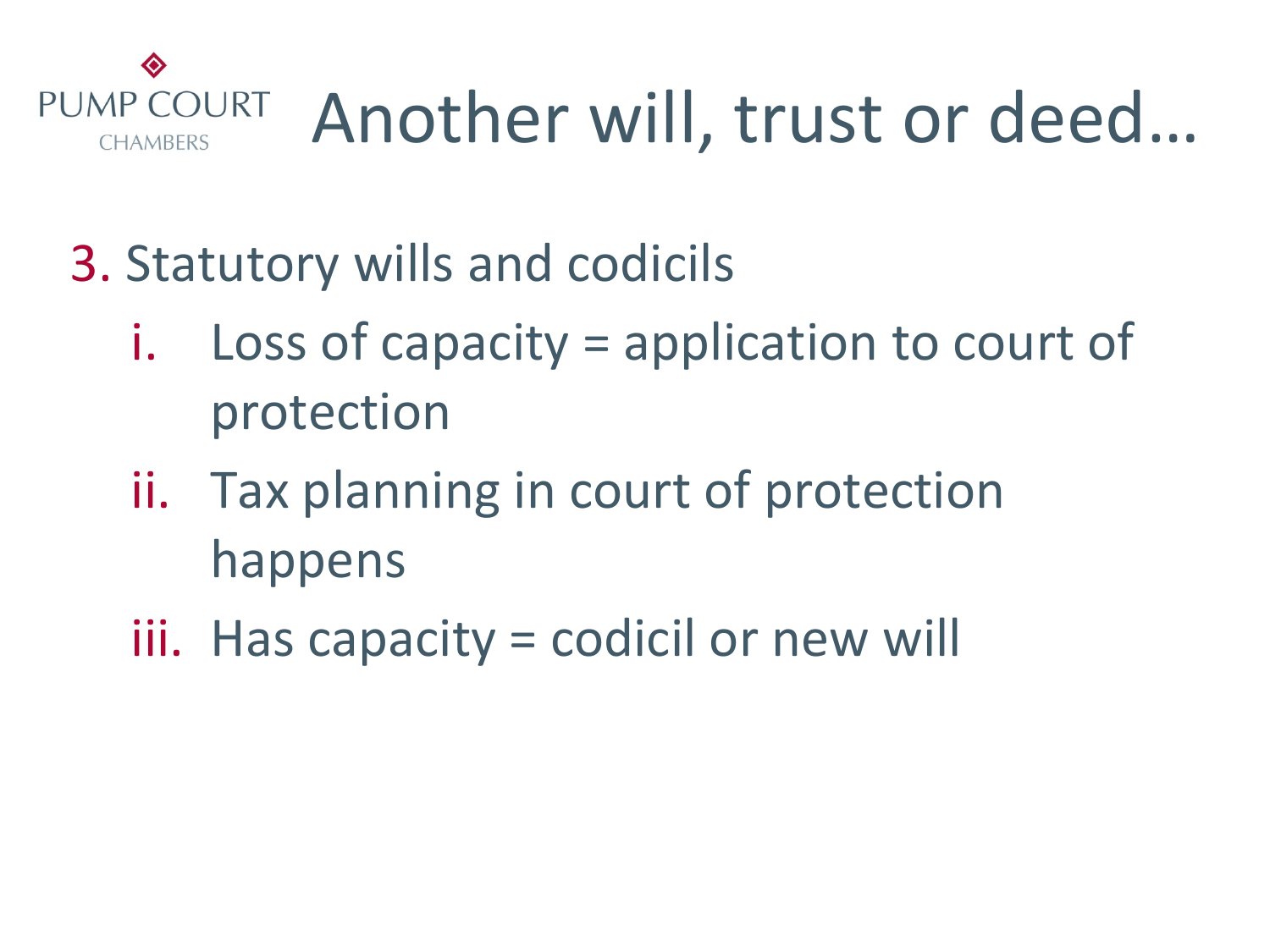

#### 4. Variations and disclaimers

- i. Post death = variations  $(s.142$  IHTA 1984 & s.62 TCGA 1992)
- ii. Post death = disclaimers
- iii. Tax planning: use the residence NRBs and/or 36% rate IHT on taxable estate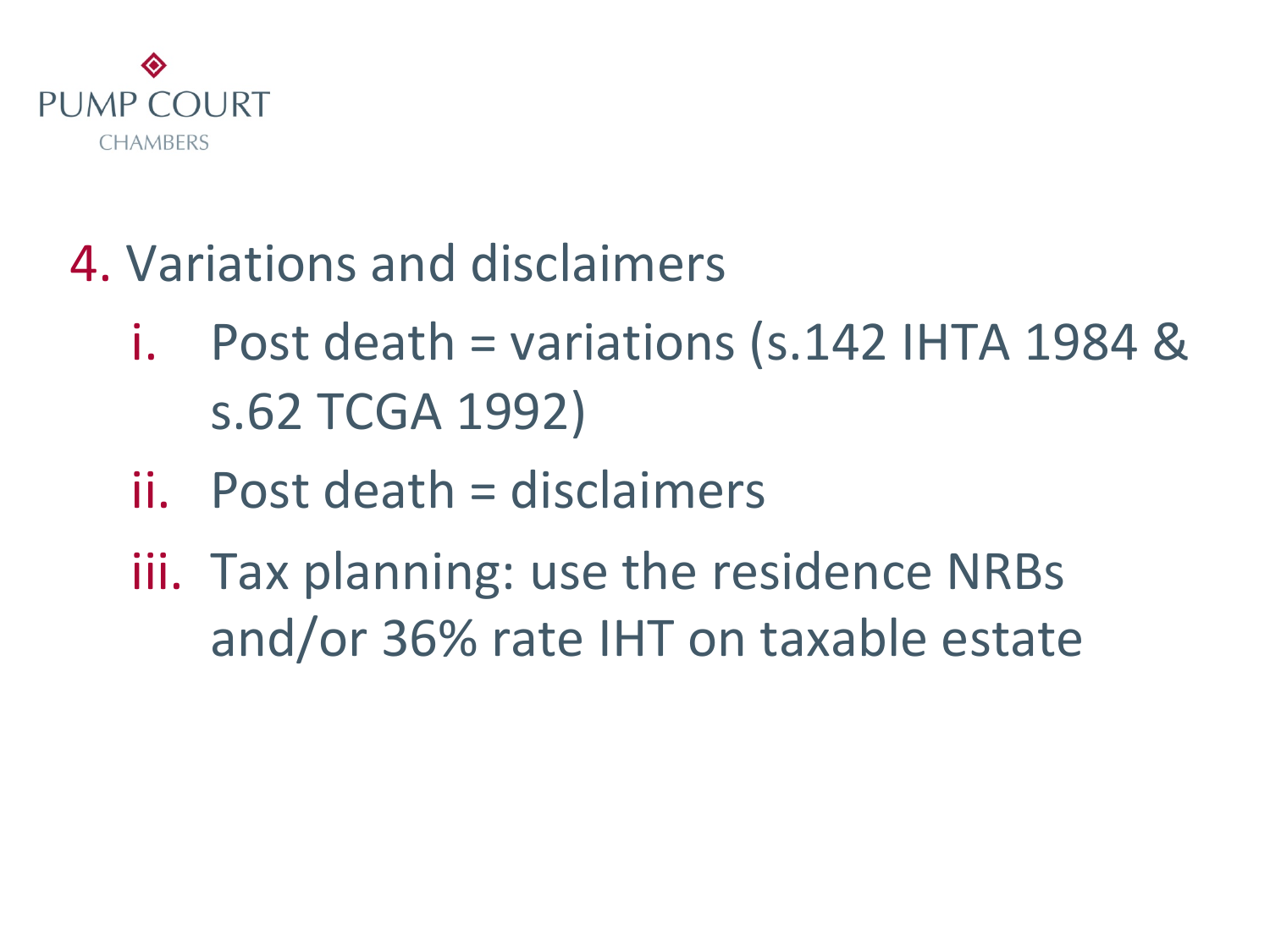

### Increase inheritance pot…

| <b>Charity</b> | % of taxable estate | <b>Taxable</b> | Rate |         |
|----------------|---------------------|----------------|------|---------|
| £12,000        | $\overline{4}$      | 288,000        | 40%  | 497,800 |
| £15,000        | 5                   | 285,000        | 40%  | 496,000 |
| £18,000        | $6\overline{6}$     | 282,000        | 40%  | 494,200 |
| £21,000        | 7                   | 279,000        | 40%  | 492,400 |
| £24,000        | 8                   | 276,000        | 40%  | 490,600 |
| £27,000        | 9                   | 273,000        | 40%  | 488,800 |
| £30,000        | 10                  | 270,000        | 36%  | 497,800 |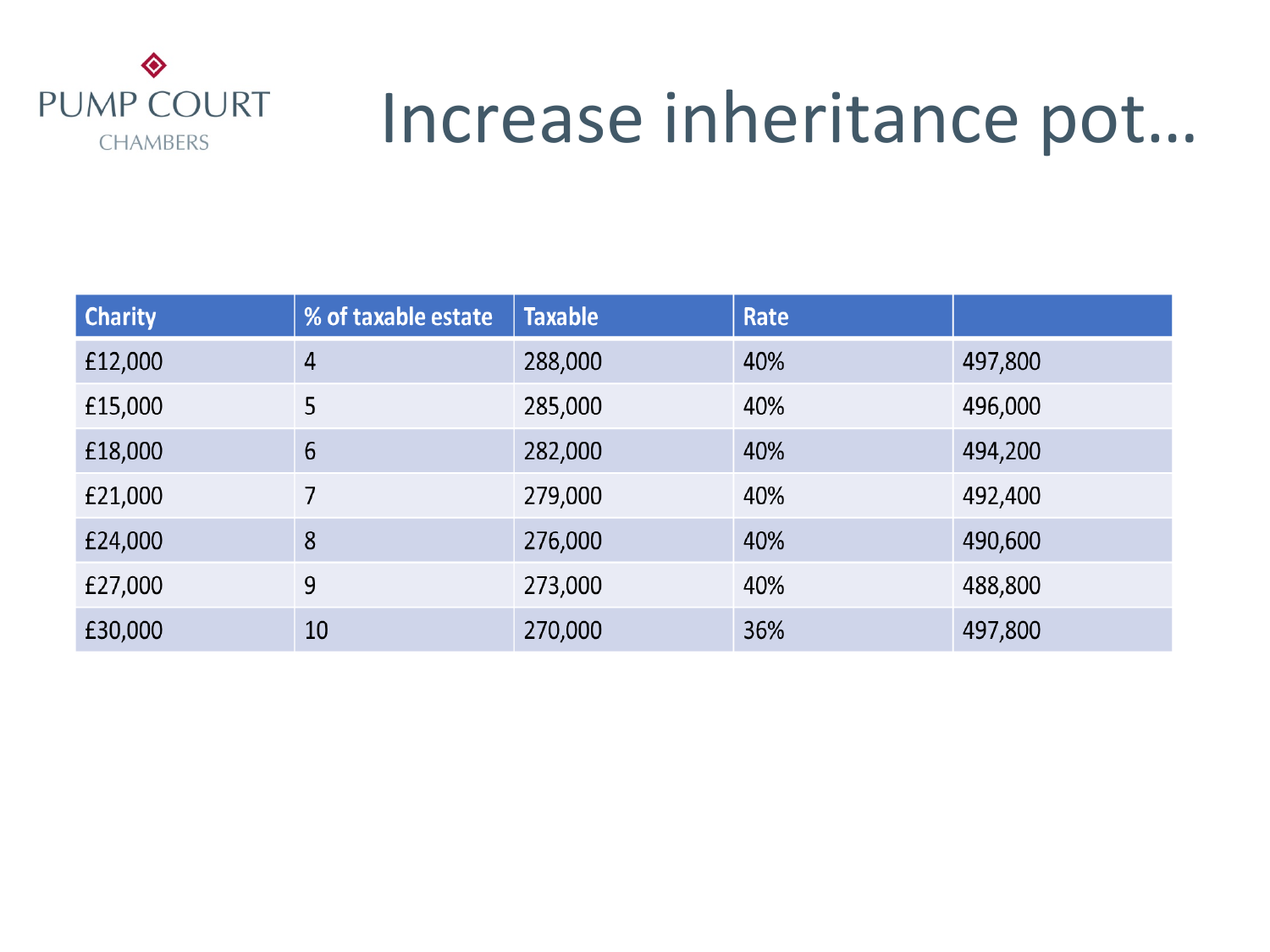



5. Declarations of beneficial ownership to third party & Trust of Land and Appointment of Trustees Act 1996

6. Appointments under discretionary trust

7. Short term trusts

8. Claims under the Inheritance (Provision for Family and Dependants) Act 1975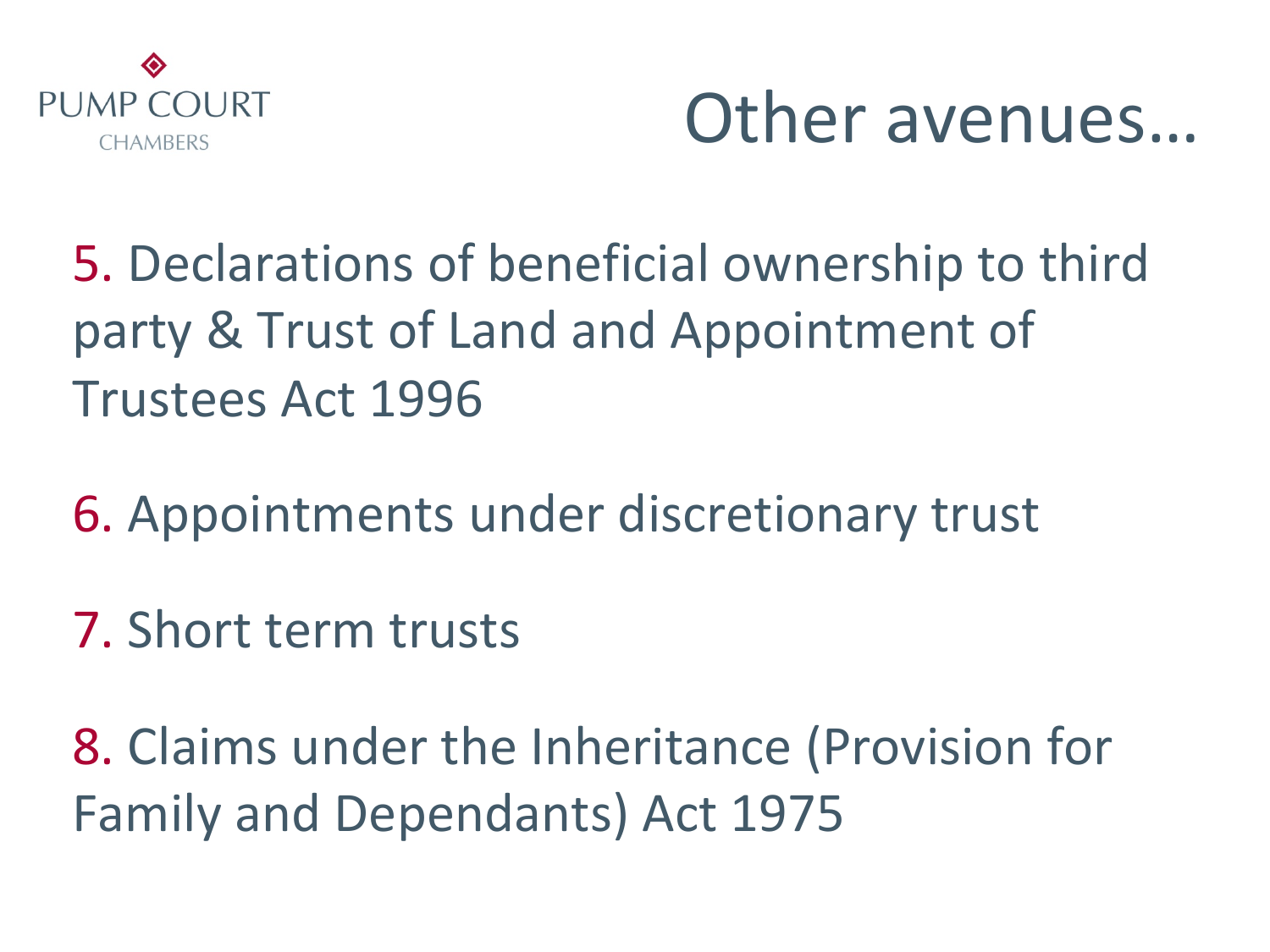#### ◈ **PUMP COURT**

# Statutory tools…

#### **CHAMBERS** 9. s. 15 Trustee Act 1925

permits personal representative(s), or two or more trustees, or sole acting trustee **where authorised by the instrument creating the trust or by statute**, to:

"(a)accept any property, real or personal, before the time at which it is made transferable or payable; or

(b)sever and apportion any blended trust funds or property; or

(c)pay or allow any debt or claim on any evidence that he or they think sufficient; or

(d)accept any composition or any security, real or personal, for any debt or for any property, real or personal, claimed; or

(e)allow any time of payment of any debt; or

(f)compromise, compound, abandon, submit to arbitration, or otherwise settle any debt, account, claim, or thing whatever relating to the testator's or intestate's estate or to the trust;

and for any of those purposes may enter into, give, execute, and do such agreements, instruments of composition or arrangement, releases, and other things as to him or them seem expedient, without being responsible for any loss occasioned by any act or thing so done by him or them if he has or they have discharged the duty of care set out in section 1(1) of the Trustee Act 2000."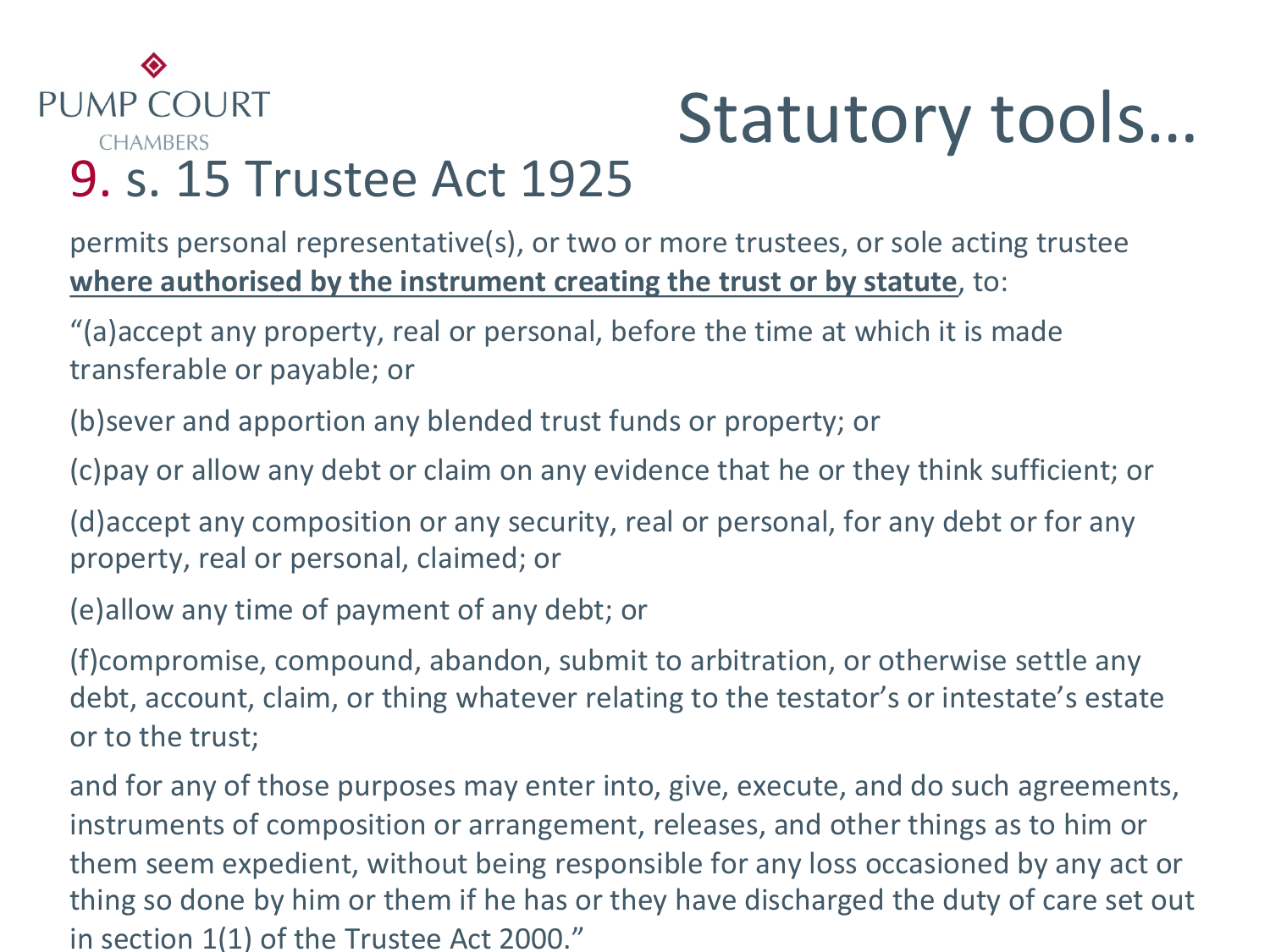

#### 10. s. 57 Trustee Act 1925

"Where in the management or administration of any property vested in trustees, any sale, lease, mortgage, surrender, release, or other disposition, or any purchase, investment, acquisition, expenditure, or other transaction, is in the opinion of the court expedient, but the same cannot be effected by reason of the absence of any power for that purpose vested in the trustees by the trust instrument, if any, or by law, the court may by order confer upon the trustees, either generally or in any particular instance, the necessary power for the purpose, on such terms, and subject to such provisions and conditions, if any, as the court may think fit and may direct in what manner any money authorised to be expended, and the costs of any transaction, are to be paid or borne as between capital and income"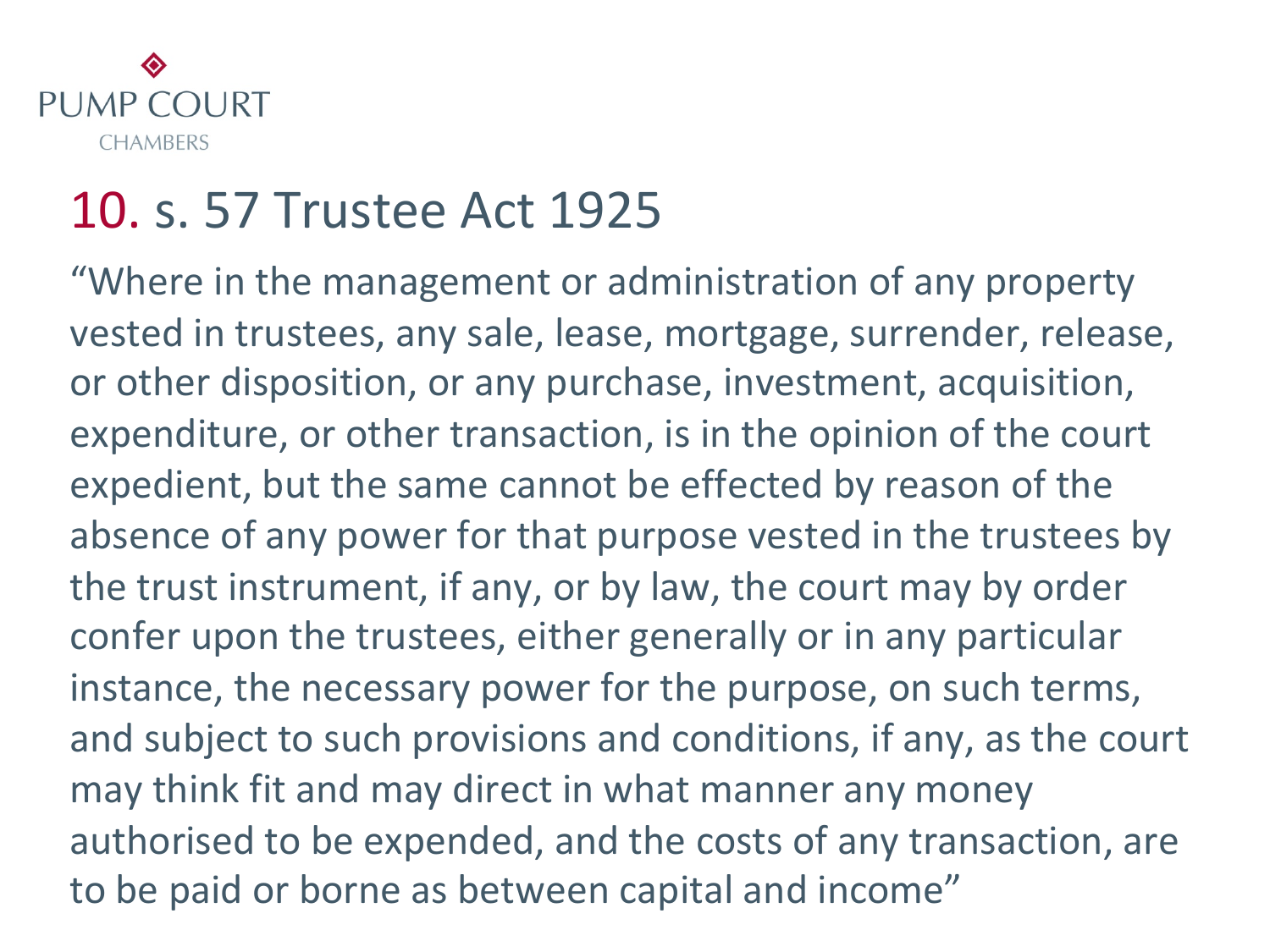

### **Thank you for listening and watching**

### AMY BERRY PUMP COURT CHAMBERS a.berry@pumpcourtchambers.com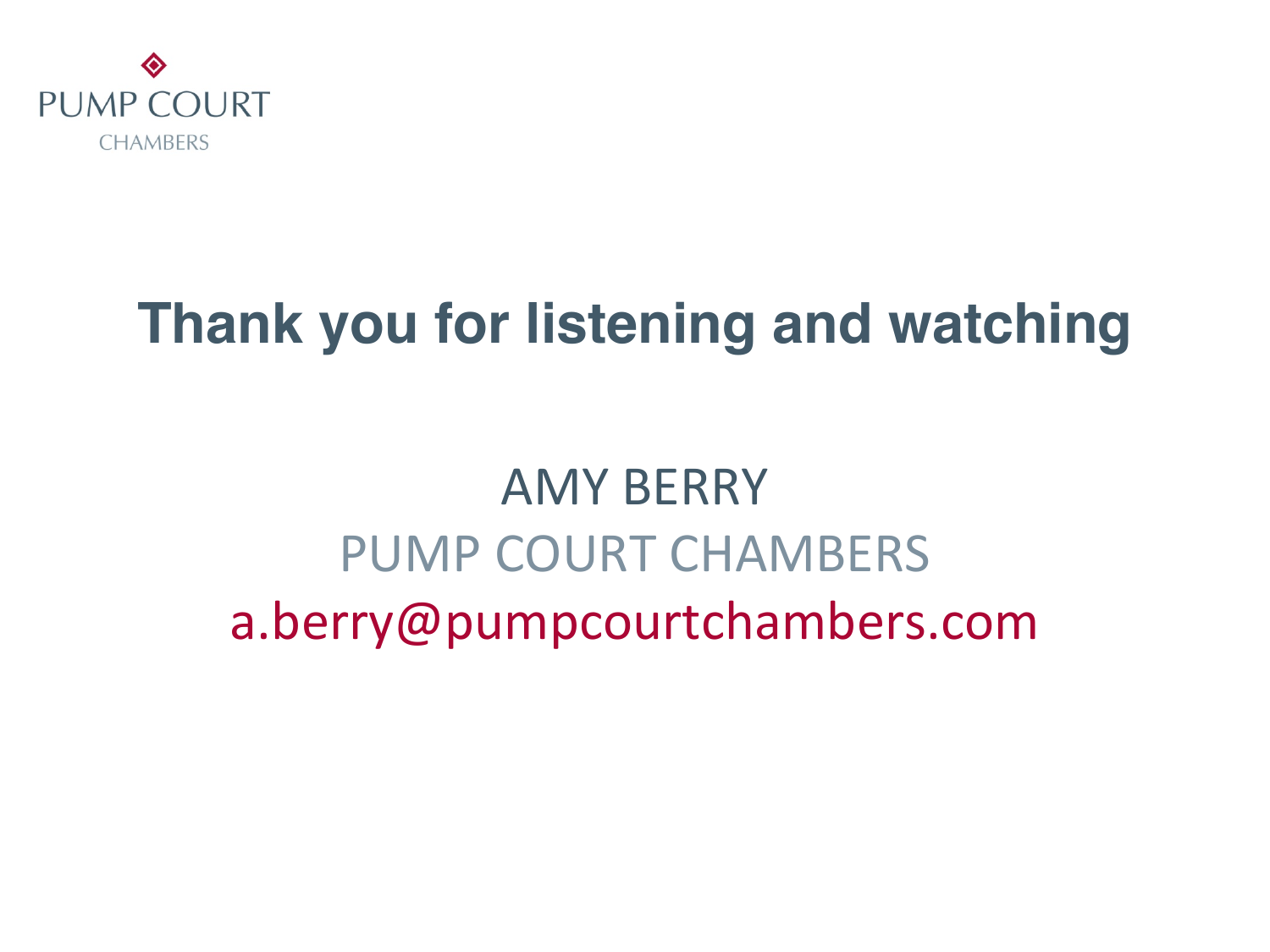



www.pumpcourtchambers.com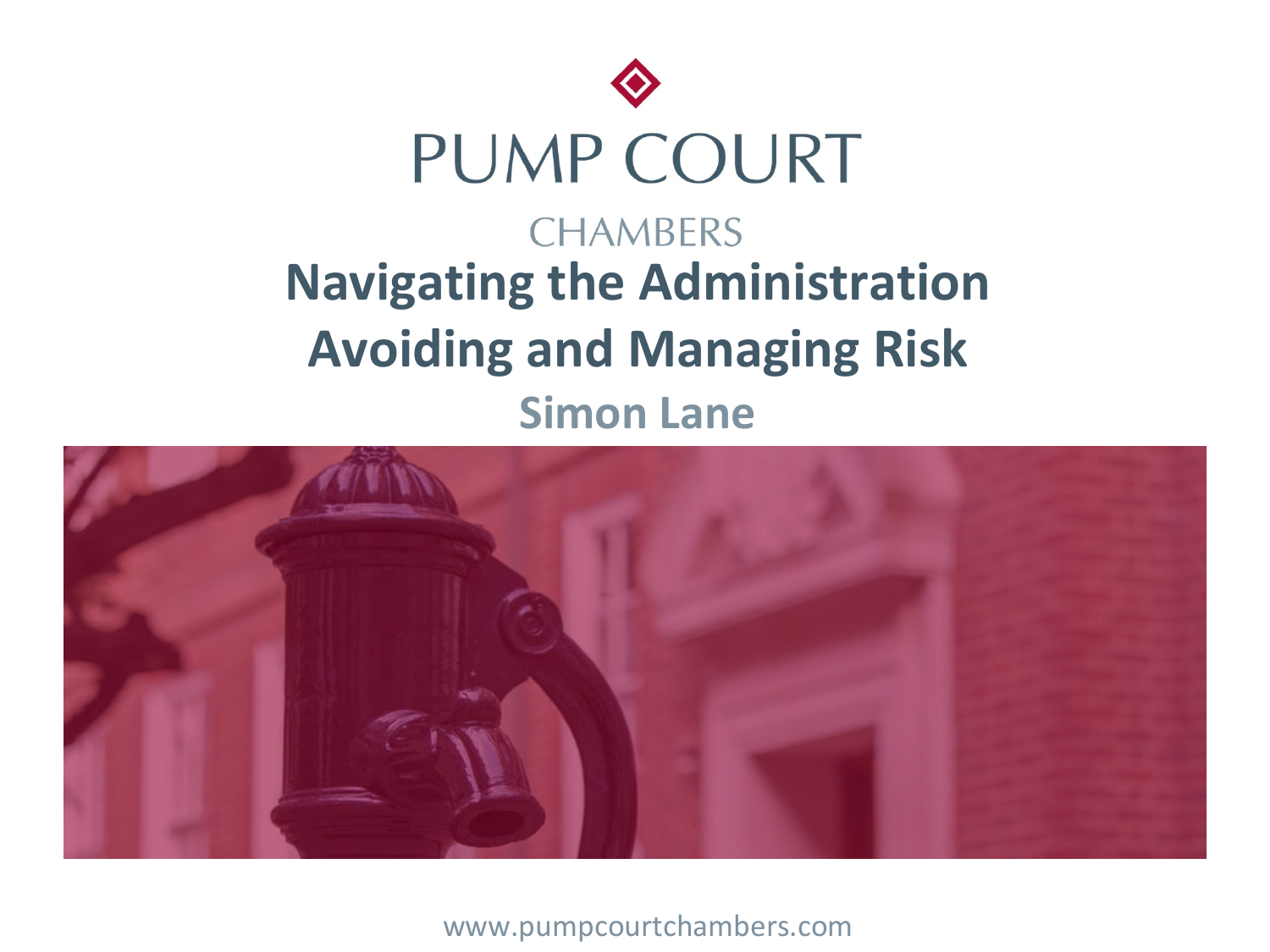

### **Introduction**

The Principal Risks for firms when acting as or on behalf of a PR

- Having to compensate the trust whether actions have caused loss to estate;
- Liability for penalties and costs which cannot be recovered from the assets of the estate perhaps long after the assets have been distributed
- Damage to professional reputation and client relations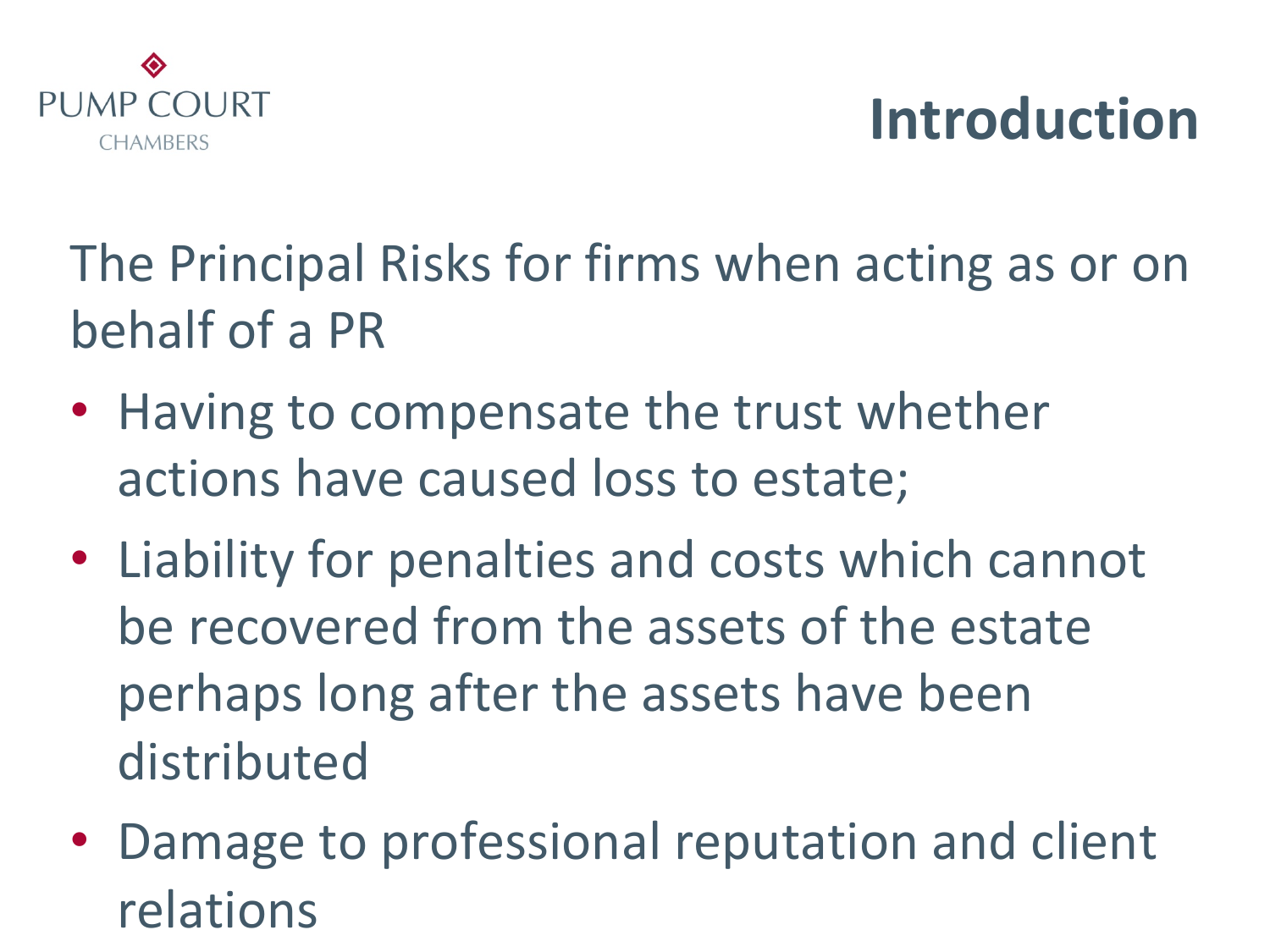

- Structural / Firm Wide approach to risk management rather than simply on a case by case basis
	- Can separate types of risk into 3 types
	- (1) Those inherent in being in business as a professional;
	- (2) As PR with responsibility as legal owner of asset/ assets;
	- (3) Those risks specific to being PR or Trustee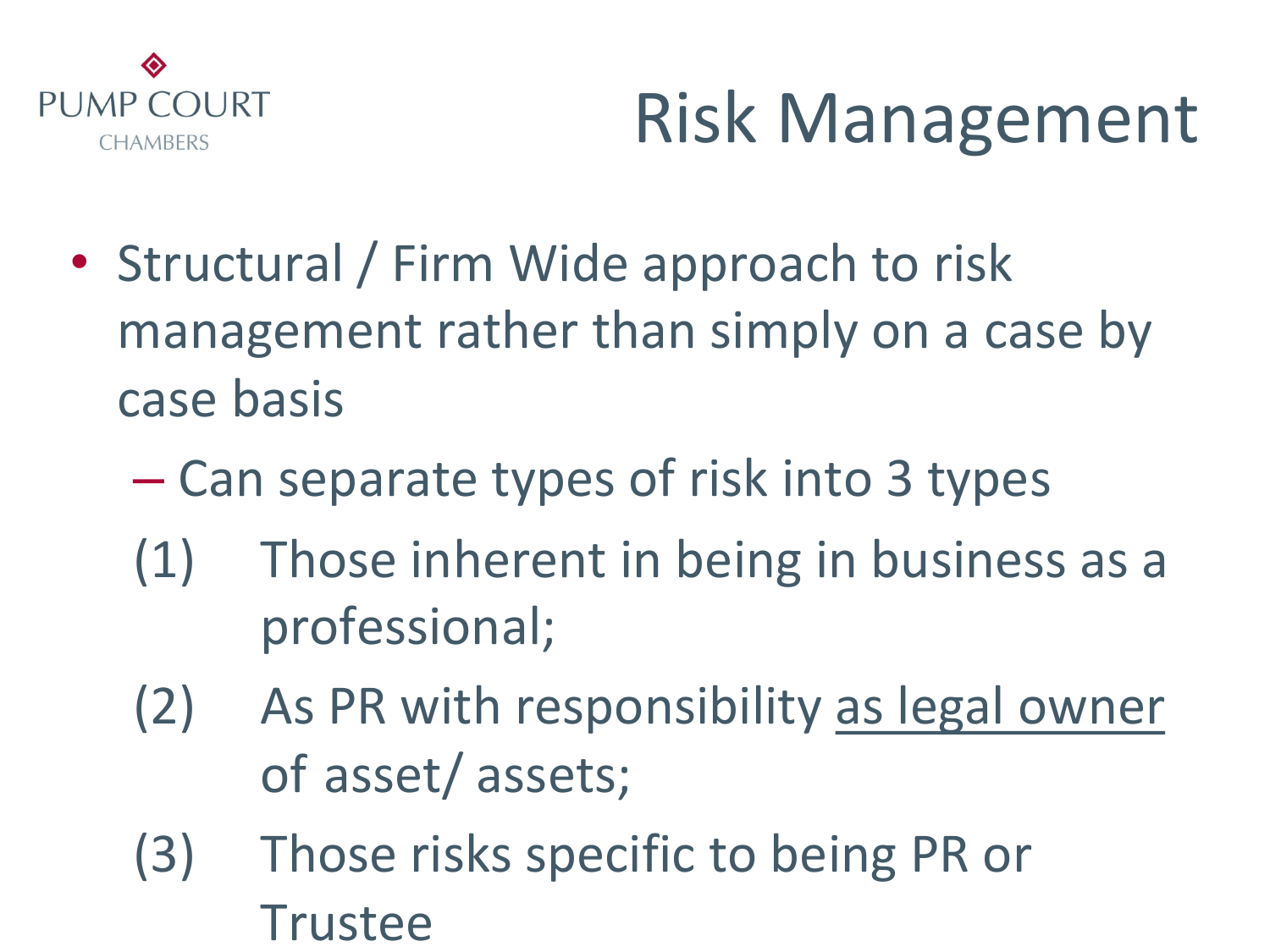

- 1. General business risks
- - The general law, civil and criminal
- - Professional obligations and regulatory requirements;
- - Competition
- - Data protection and management
- - Disaster management
- - Employment and vicarious liability
- - Financial management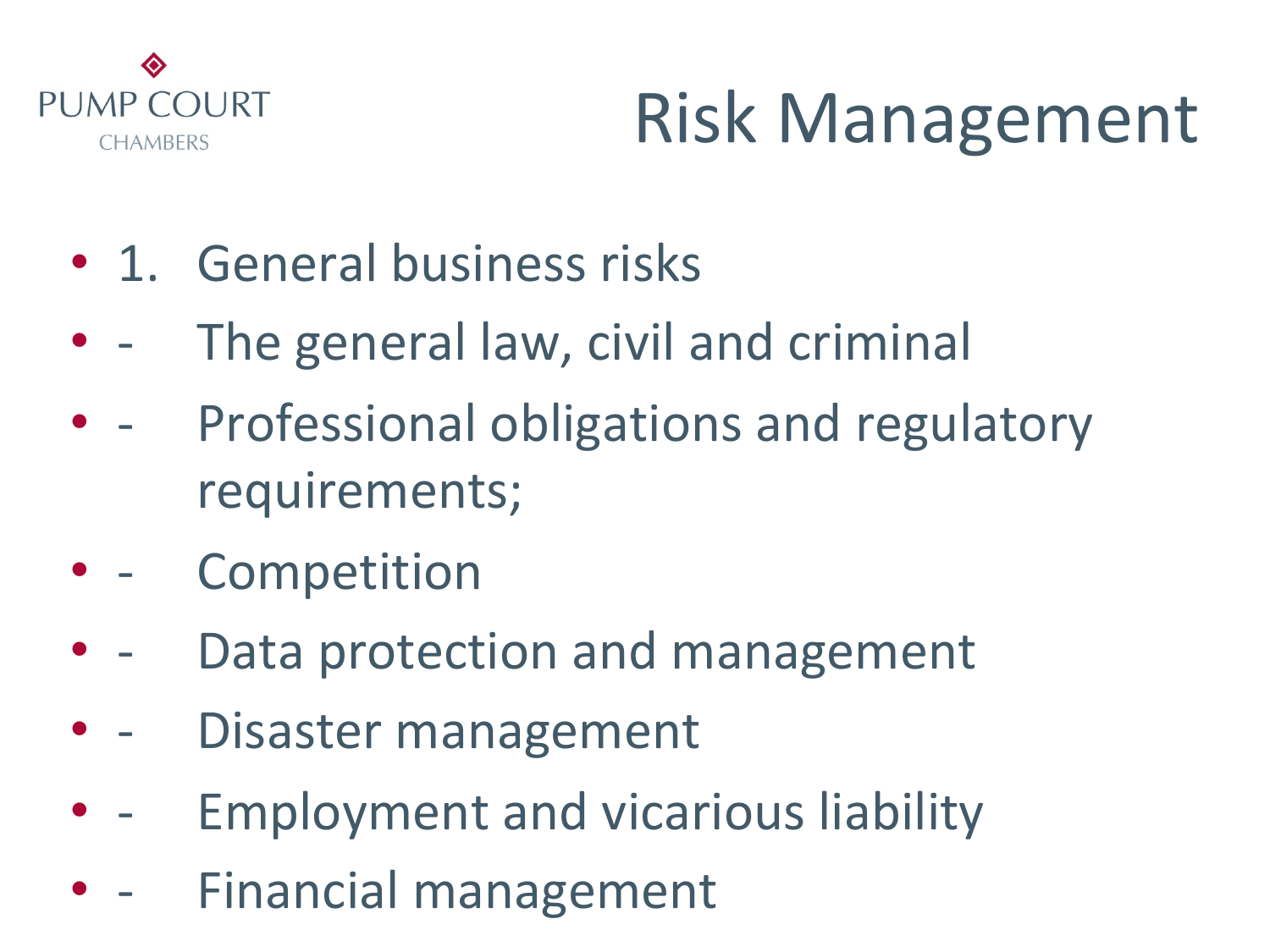

- 2. PR's Risks as as legal owner of asset/ assets
	- Legal responsibility for the safety of others including occupiers, employees and visitors – not limited to Health & Safety, could include environmental considerations
	- Regulation of sale and purchase of assets, including the general law, insider trading, taxation;
	- Responsibility for continued ownership enforcement of title possession etc;
	- Landlord and Tenant;
	- Insurance and risks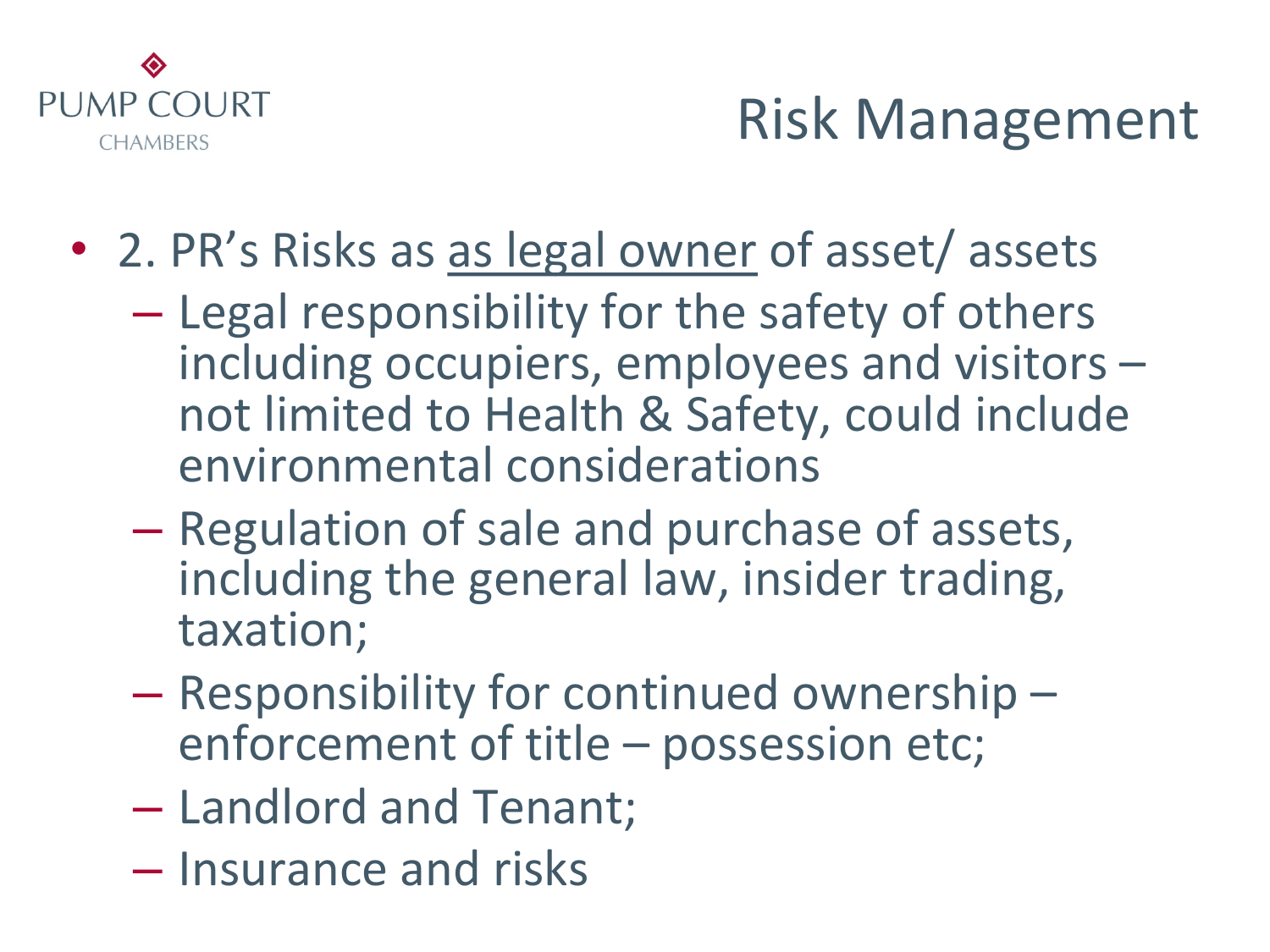

- 3. Those risks specific to being PR or Trustee
	- Law specific to being a PR or Trustee;
	- Taxation;
	- Negligence;
	- Conduct of litigation;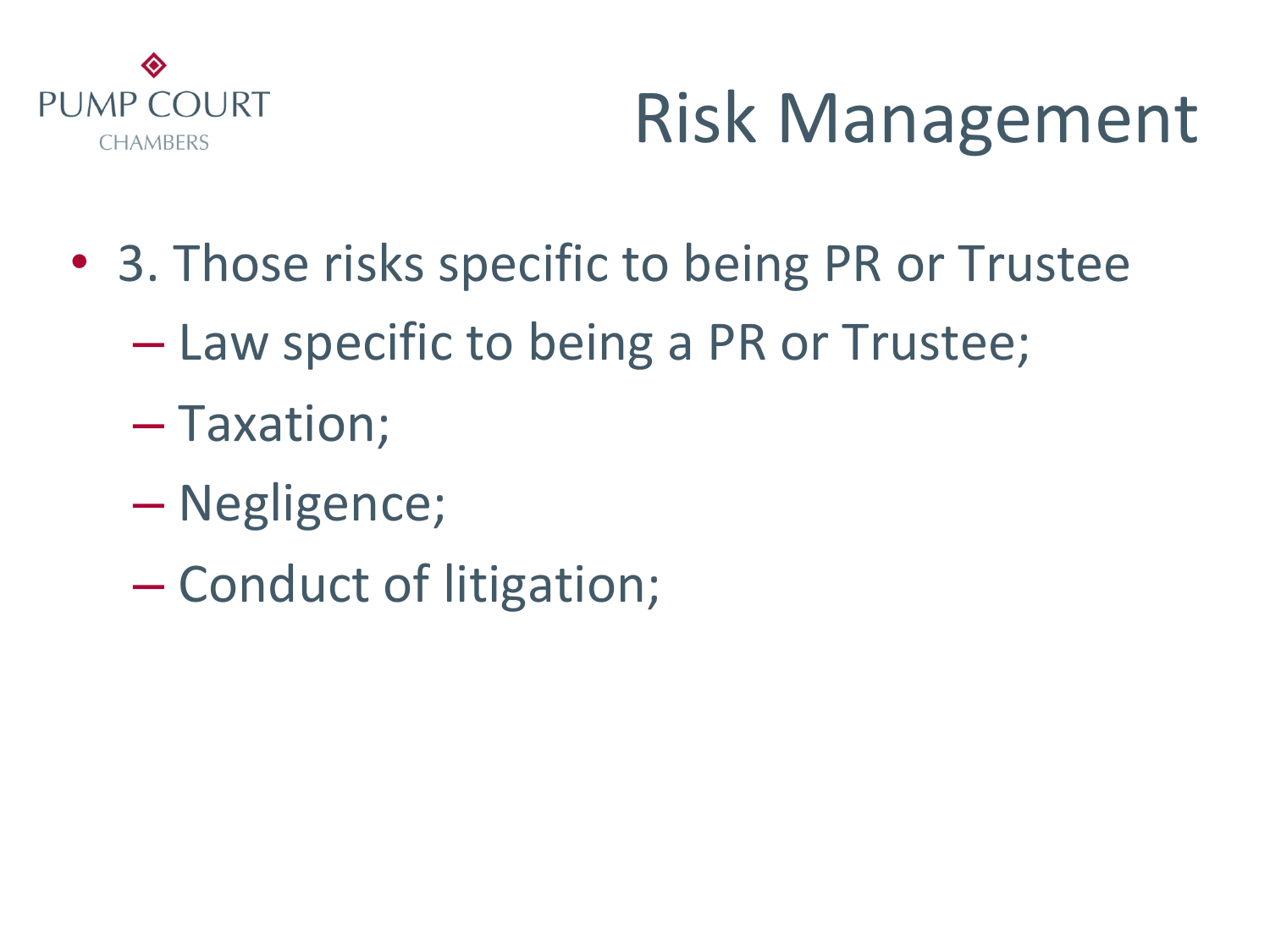

- Planned Approach to risk management
	- This will include:
	- Policies;
	- Control structures
	- Training; and
	- Compliance
- Without these in place, it becomes more difficult to anticipate, avoid and deal with risk when dealing with particular estates;
- The plan will be disclosable
- Lack of or inadequacy of a plan will point to negligence it will also increase risk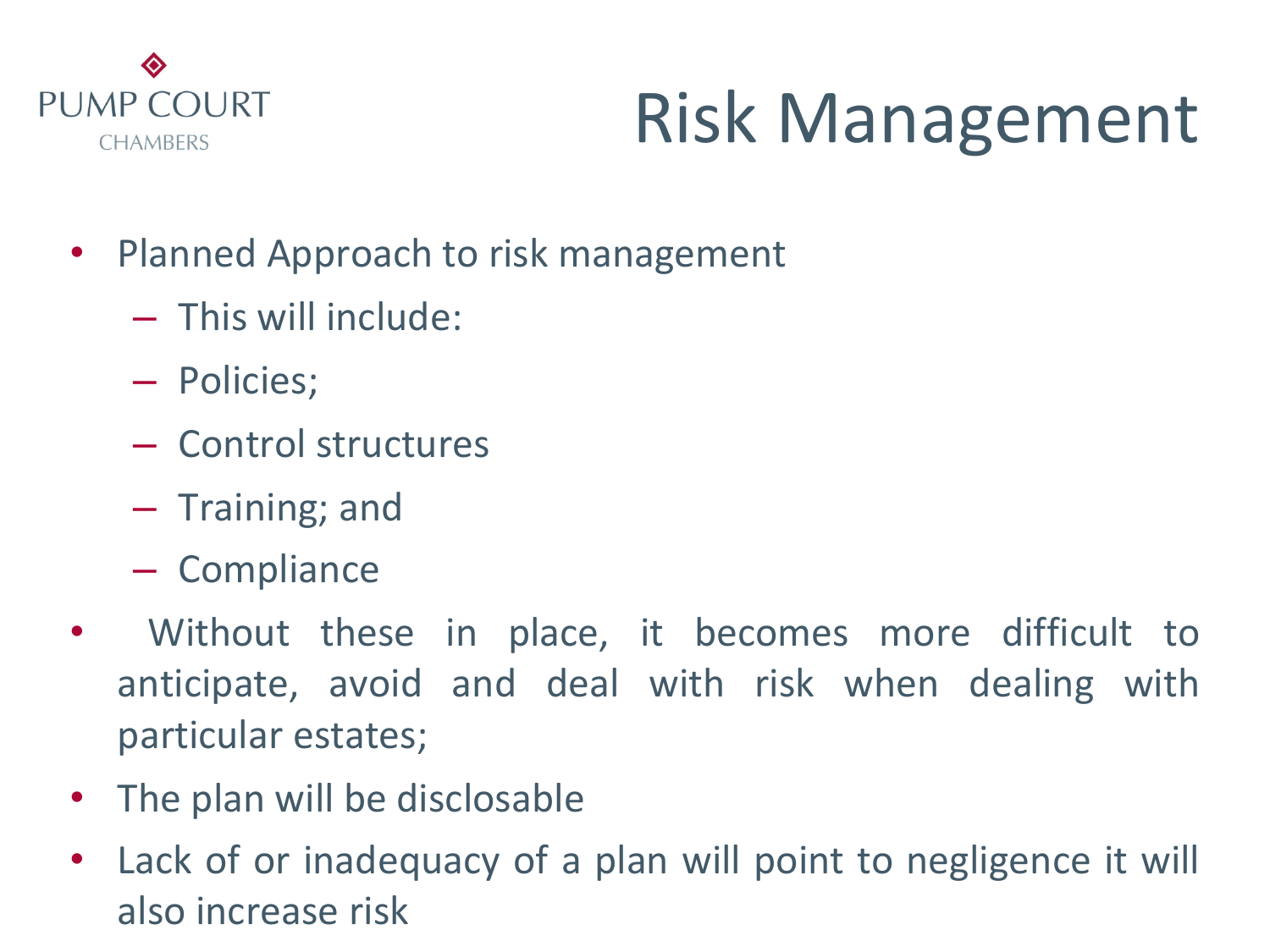

# Taking on New Business

- Competence is the starting point
- The SRA code of conduct for firms provides as follows:
- [4.2] You ensure that the service you provide to clients is competent and delivered in a timely manner, and takes account of your client's attributes, needs and circumstances.
- [4.3] You ensure that your managers and employees are competent to carry out their role, and keep their professional knowledge and skills, as well as understanding of their legal, ethical and regulatory obligations, up to date.
- [4.4] You have an effective system for supervising clients' matters.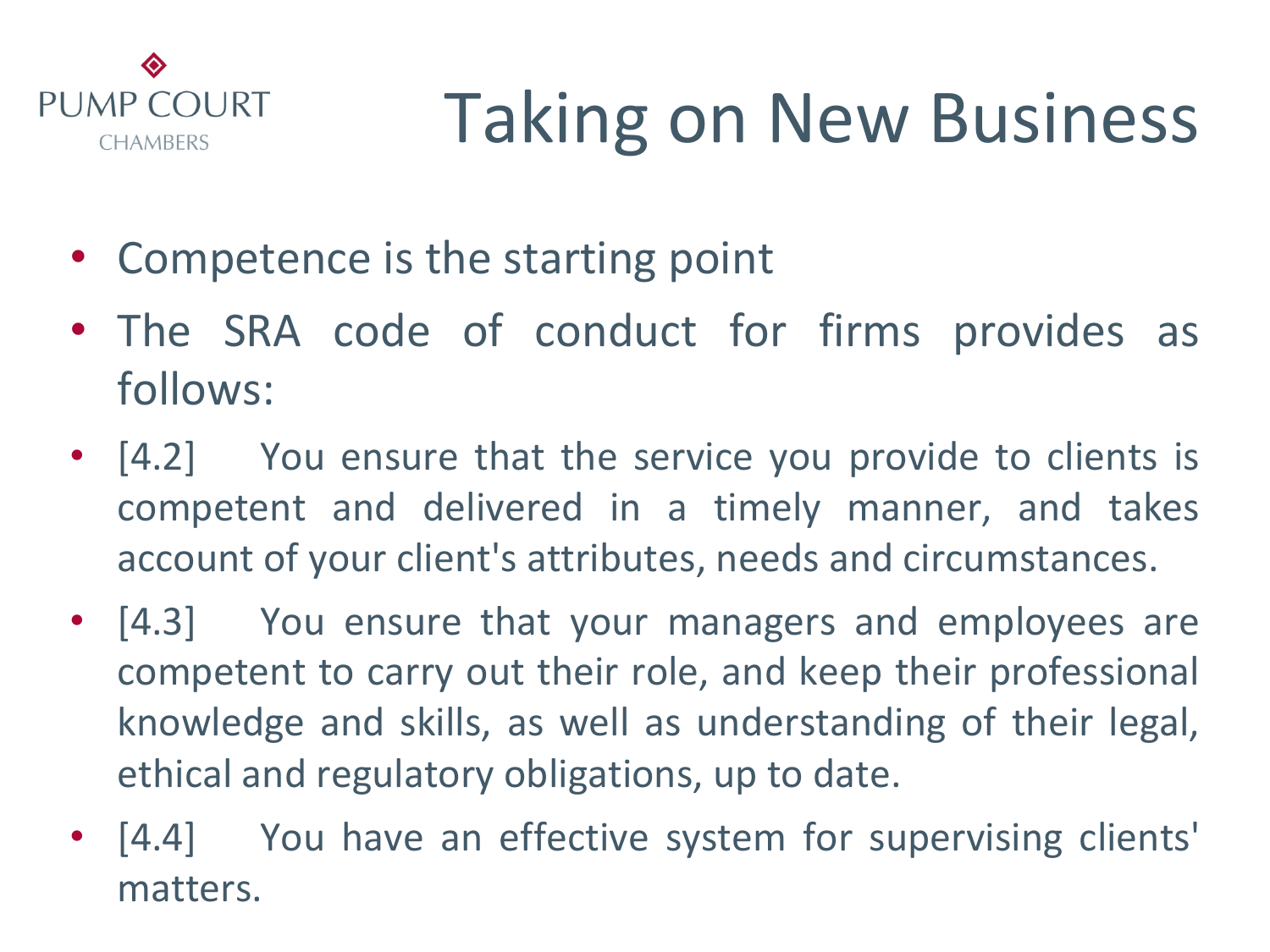

- Standardised approach
	- Pro-Forma
	- Checklists
	- Asking the right questions
	- Compliance with policies
	- Opportunities to identify risk
	- Still plenty of opportunity to provide a bespoke service whilst maintaining minimum standards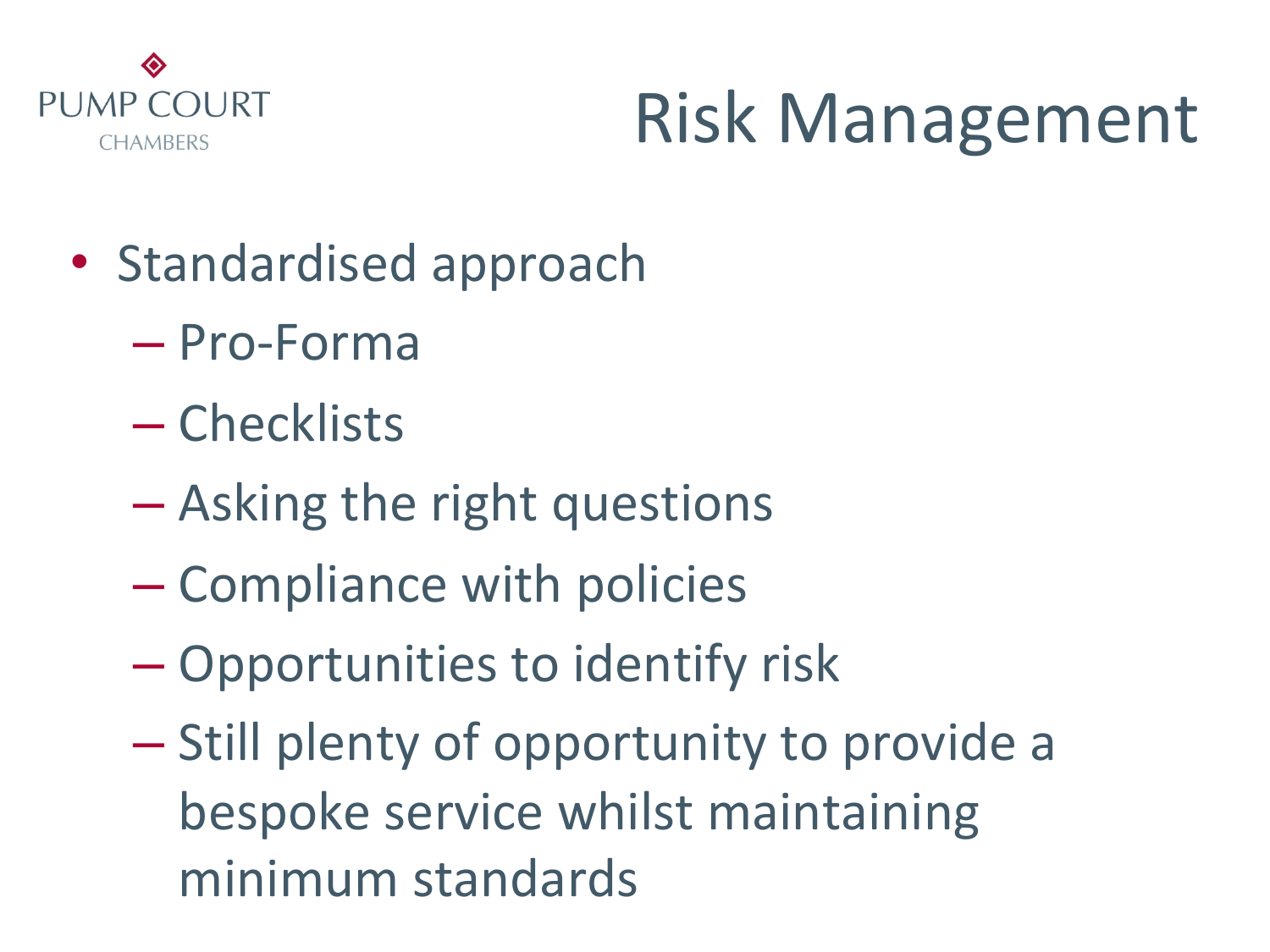

## Standard Procedures

- Issues that need to be covered
	- The deceased
		- Domicile
		- Personal details including marital or civil partnership status;
		- Trusteeships, receiverships, powers of attorney, whether they were a deputy
		- whether they themselves may have been an executor or PR and the effect on the chain of representation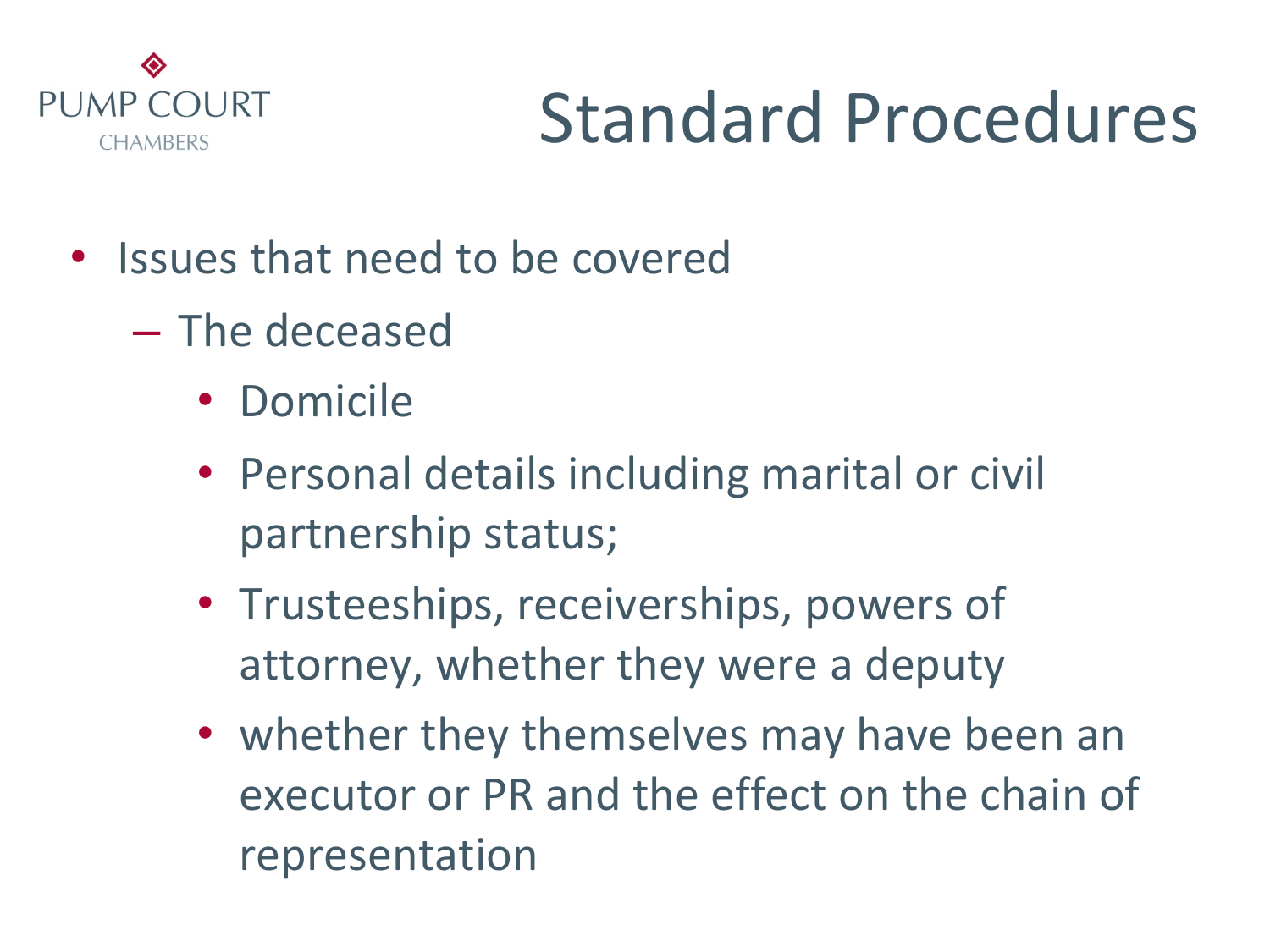

- The family and beneficiaries
	- Personal details including a family tree dealing with divorces adoptions, dependants and the like;
	- This may identify any potential claims or inconsistencies when compared to the Will and whether potential beneficiaries have died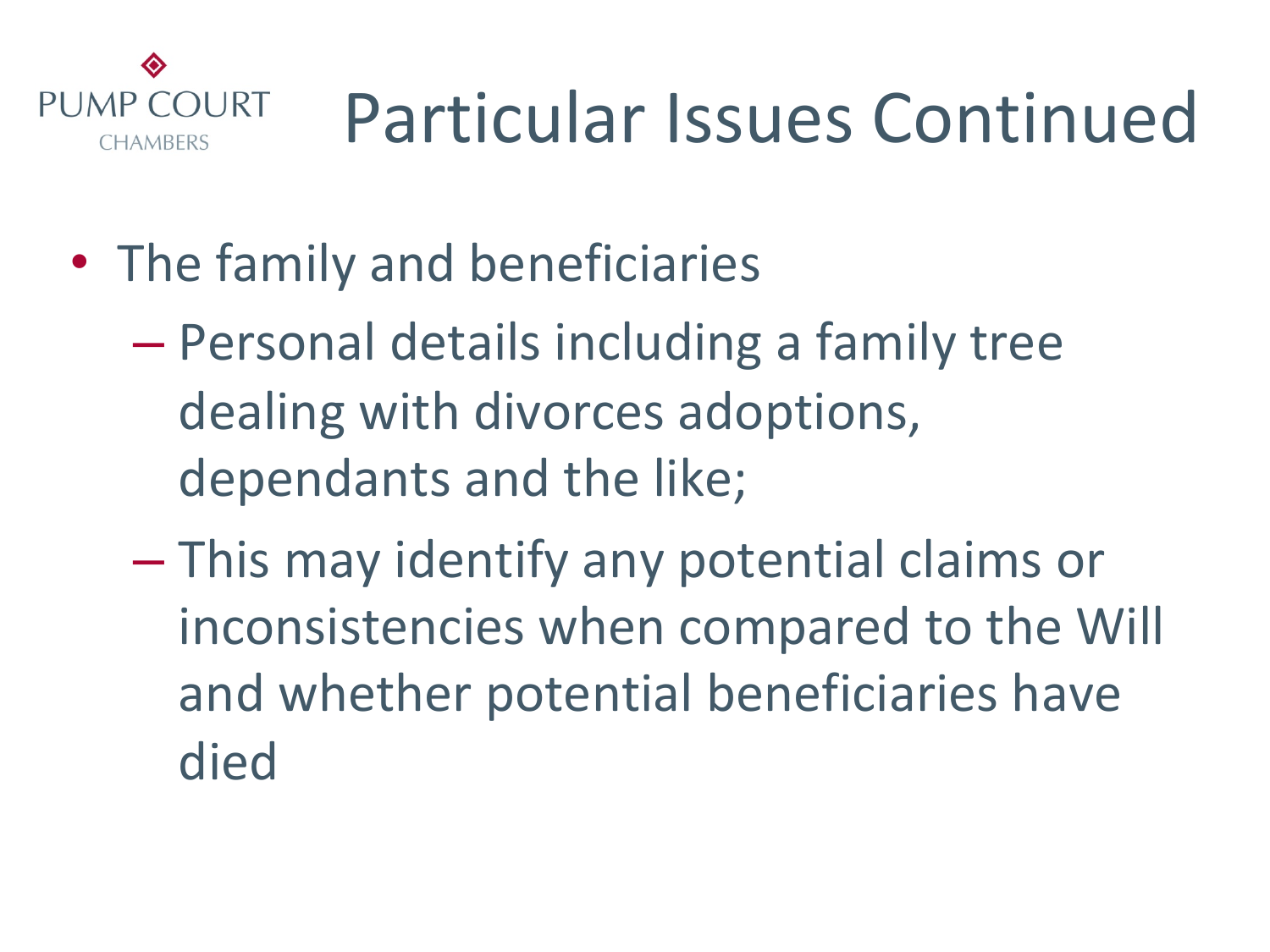

- Death Certificate
	- Accident/ injury / illness potential claims/ statutory schemes
	- Suicide effect on insurance policies;
	- Homicide forfeiture issues
- Assets
	- Extent of the assets and registration/ title
	- Investment Risk vs the potential benefit for the estate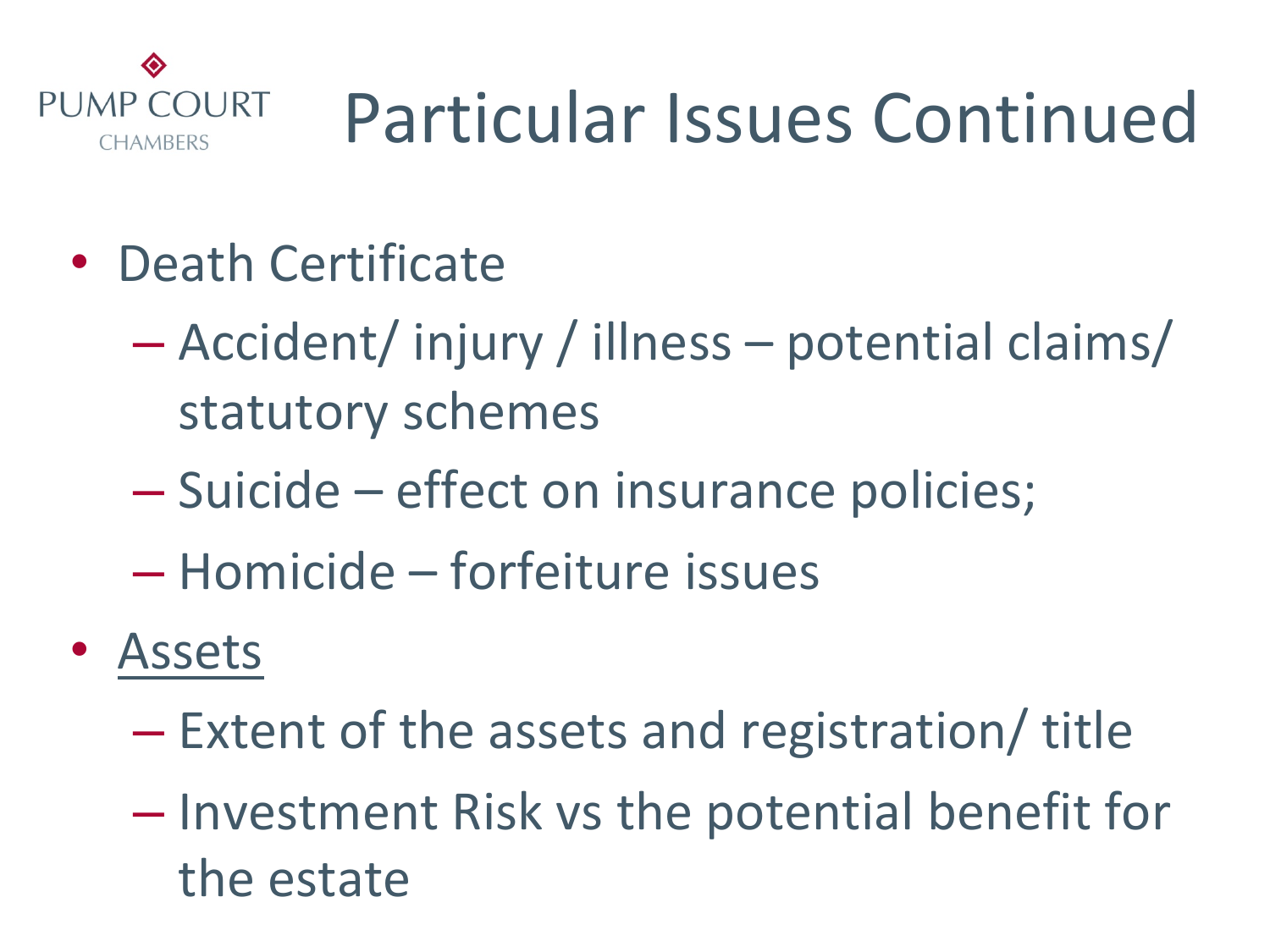

- Assets Cont'd
	- Imminent investment decisions
	- Availability of the Assets and their security
	- Insurance
	- Nature of the assets and whether the firm is competent to deal with this and the availability / cost of advice/ management – there may be industry specific issues ranging from Japanese Knotweed or other contamination, agricultural land, perhaps compulsory purchase or other planning issues affecting the land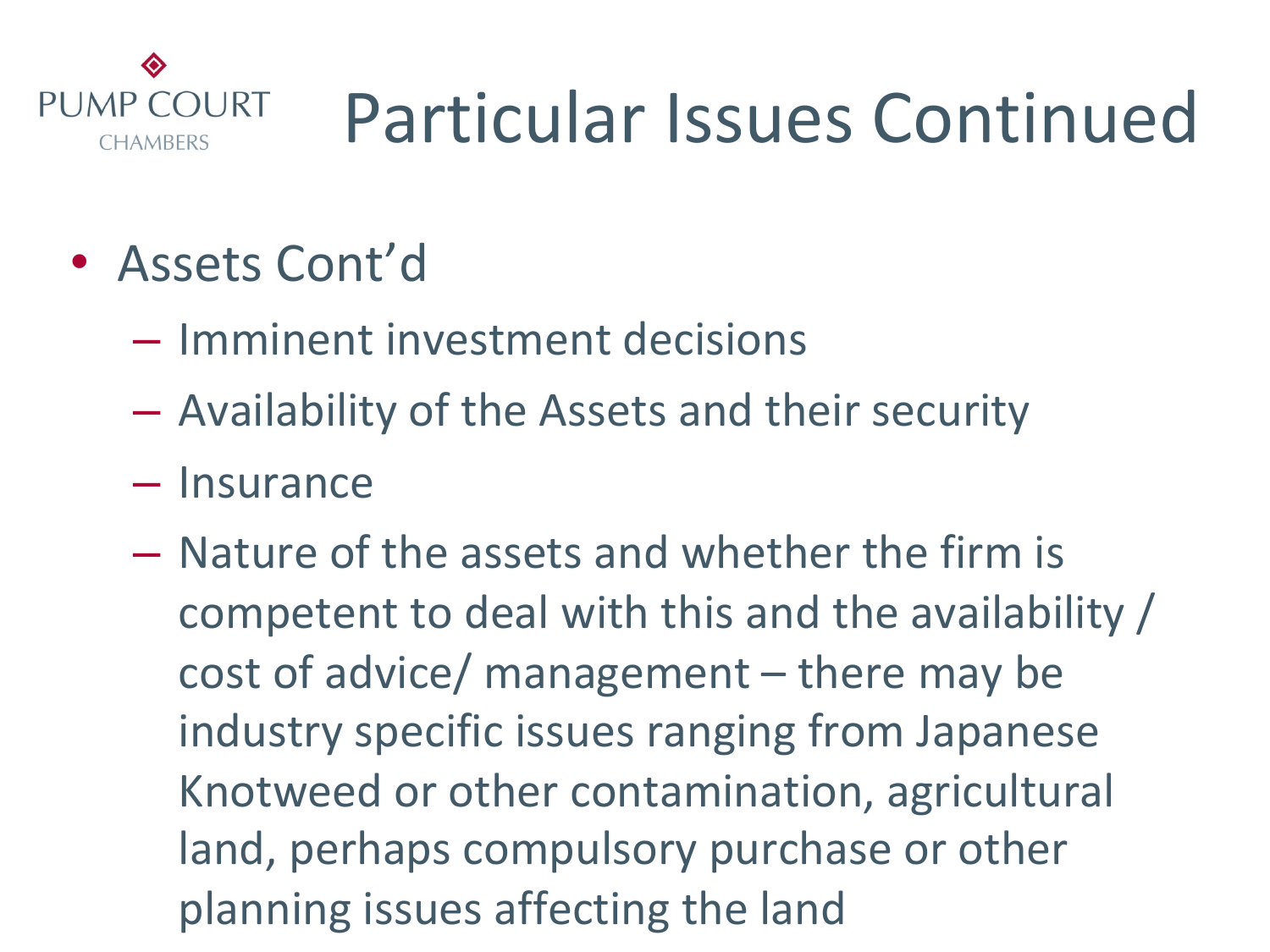

- Assets Cont'd
	- Location of the assets might be important jurisdictional issues, foreign property and or assets.
	- Liquidity of the estate
- Debts
	- Size and extent, establishing solvency
	- Nature of debts, such as credit cards and the like, along with nursing home fees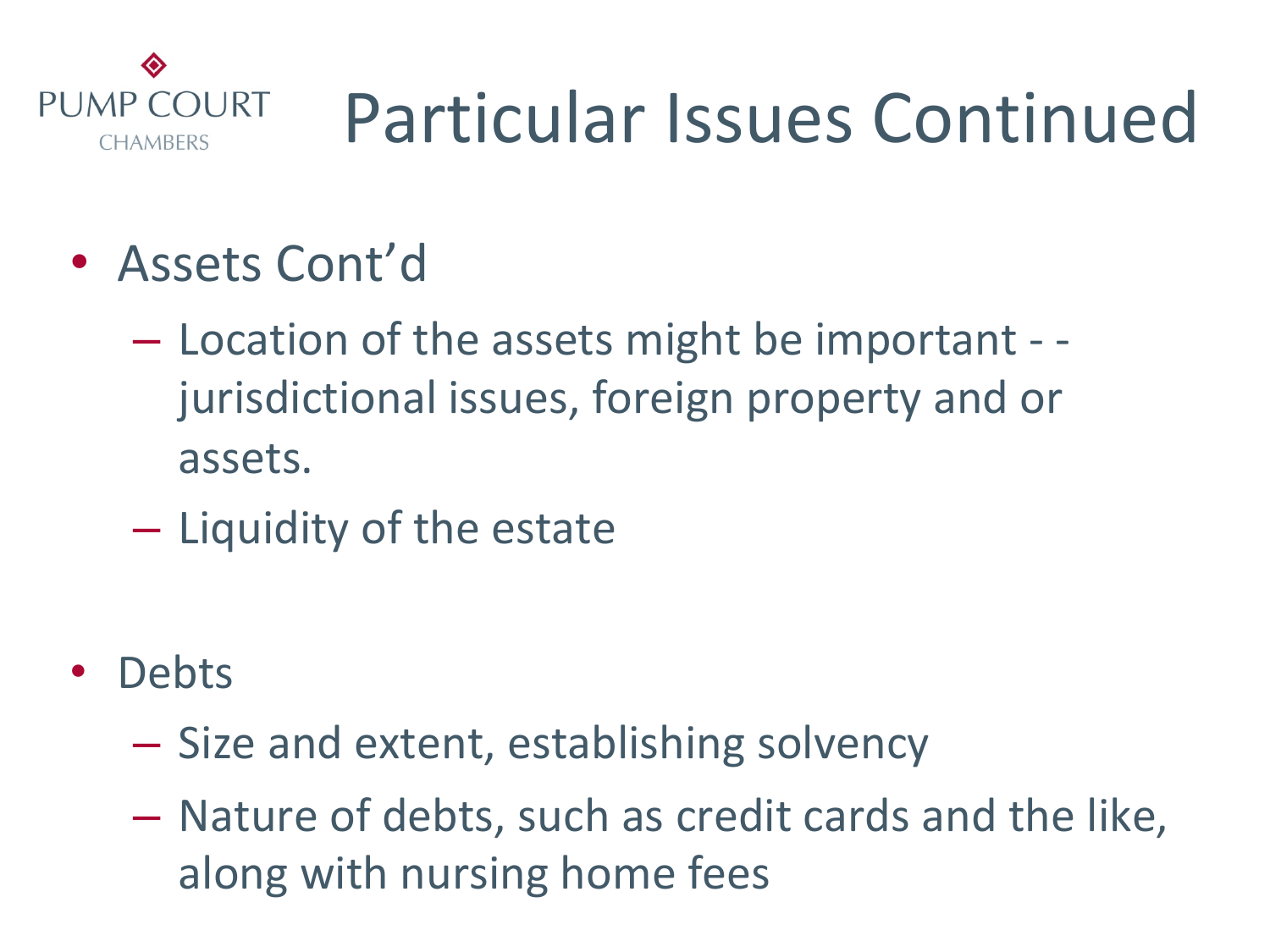

- Debts Cont'd
	- Are these debts truly debts of the estate if incurred by others?
	- Order of priority, which should and can be paid first
	- Funding the payment of debts if there is a single or principle asset such as a house/ farm/ business premises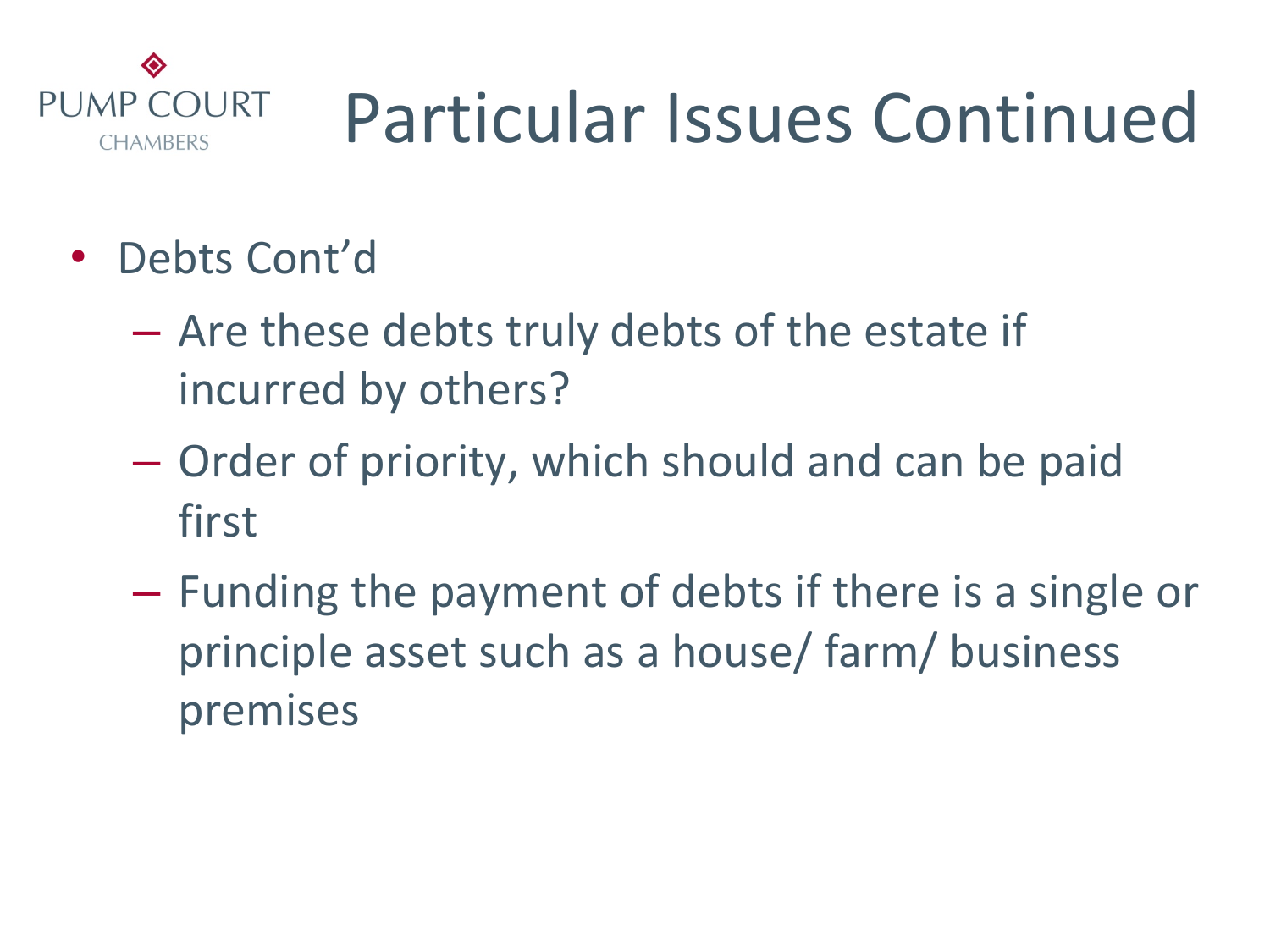

- The Will
- Validity checking formal validity and in the context of what is known about the deceased
	- capacity issues;
	- Marriage/ divorce
	- Subsequent issue
- Subsequent wills/ codicils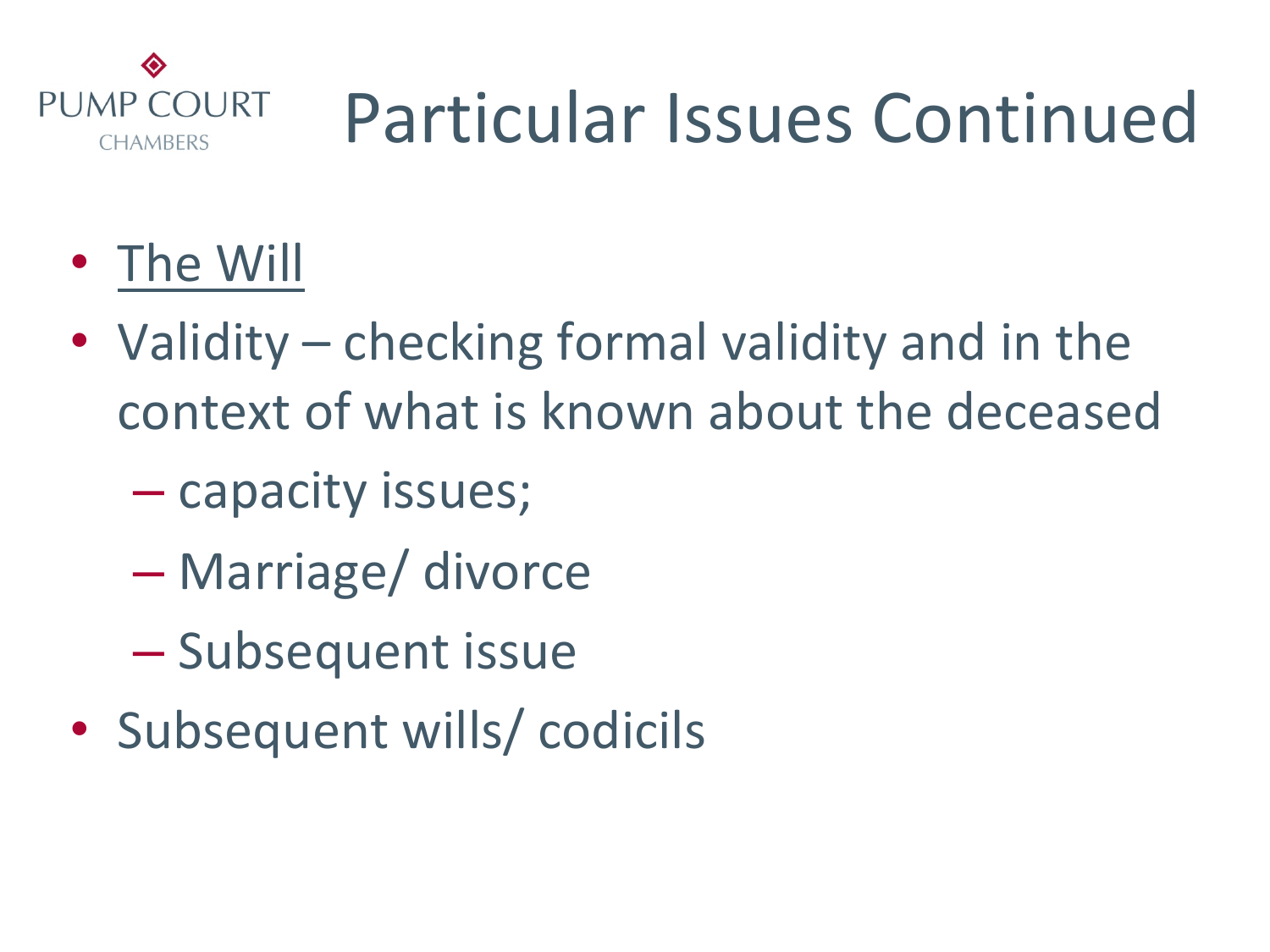

#### Litigation

- Review of existing litigation (whether claimant or defendant)
- Obtaining advice about the same, whether there should be settlement, approach, tactics
- Funding
- Viability in the absence of the deceased's evidence;
- Conflicts of interest in particular the litigation is being conducted by the firm already;
- -Claims arising during the course of the administration, such as under the Inheritance (Provision for Family and Dependants) Act 1975;
- Duty of neutrality as between beneficiaries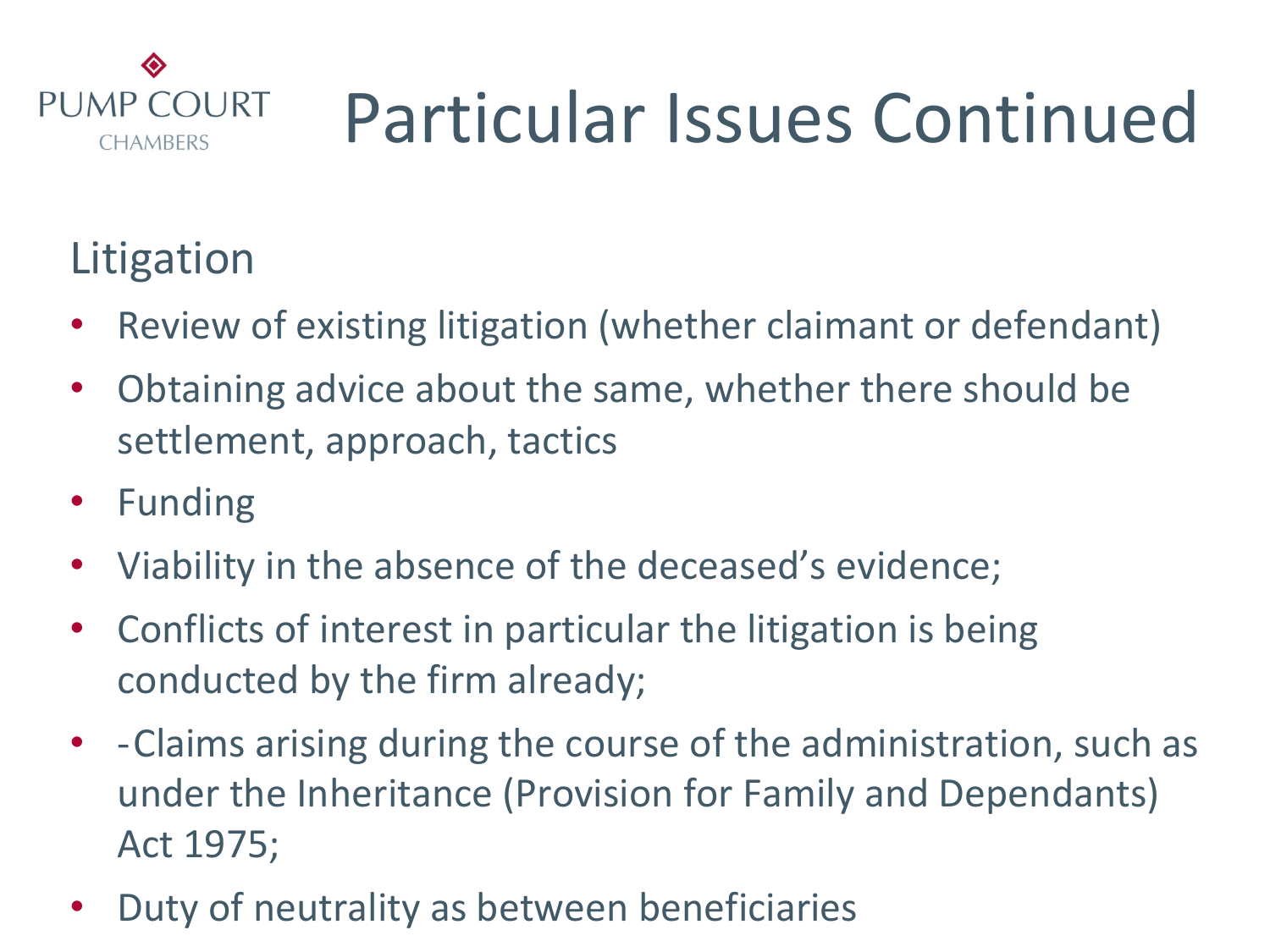

Lifetime dealings with the estate which may affect the IHT

- Gifts and other dispositions;
- Availability of relief
- Tax planning
- Deceased's tax returns
- Consideration of deeds of variation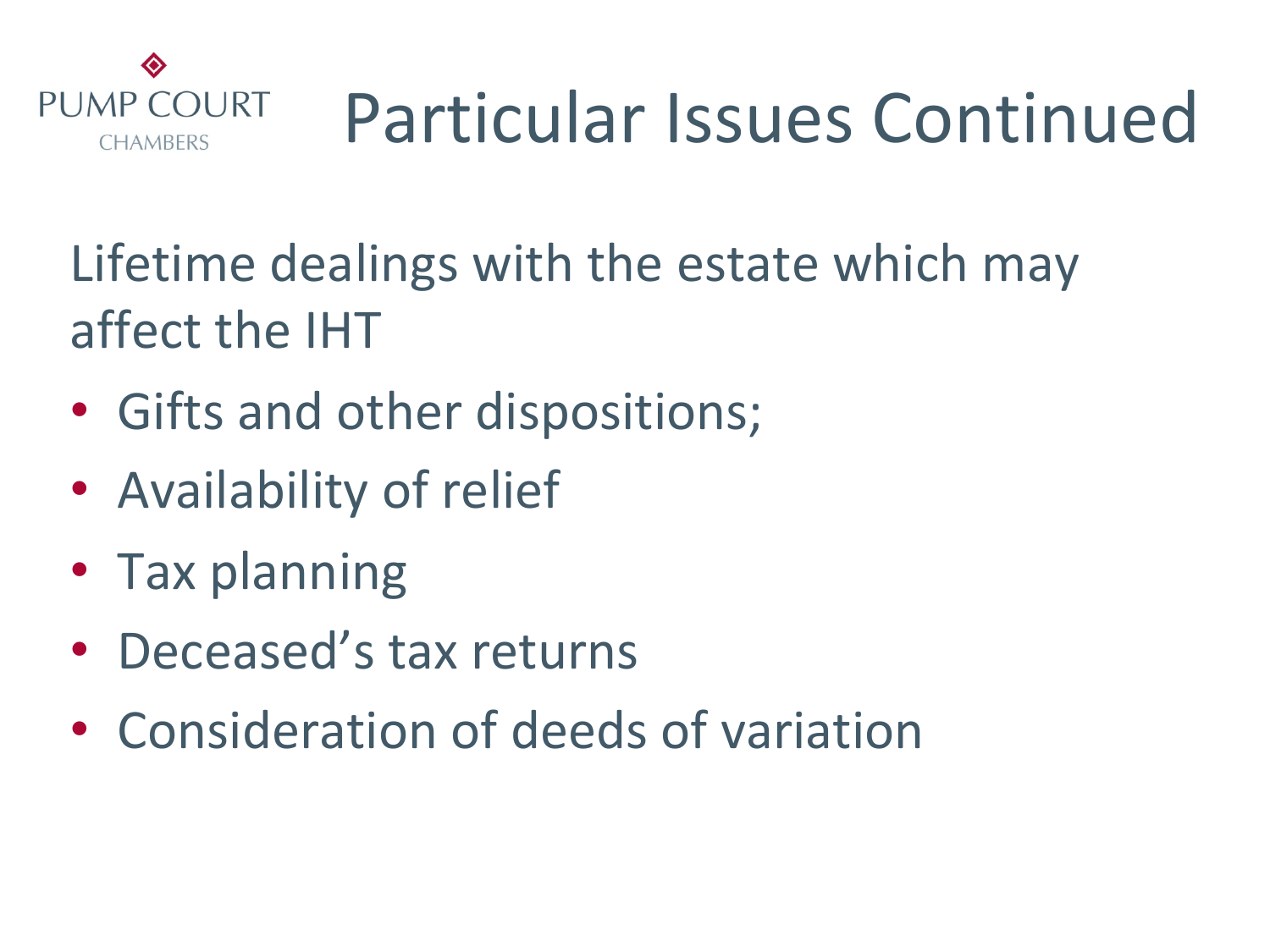

- The Retainer
	- Take into account the risks;
	- Allow termination in absence of proper instructions or obstruction in carrying out certain duties